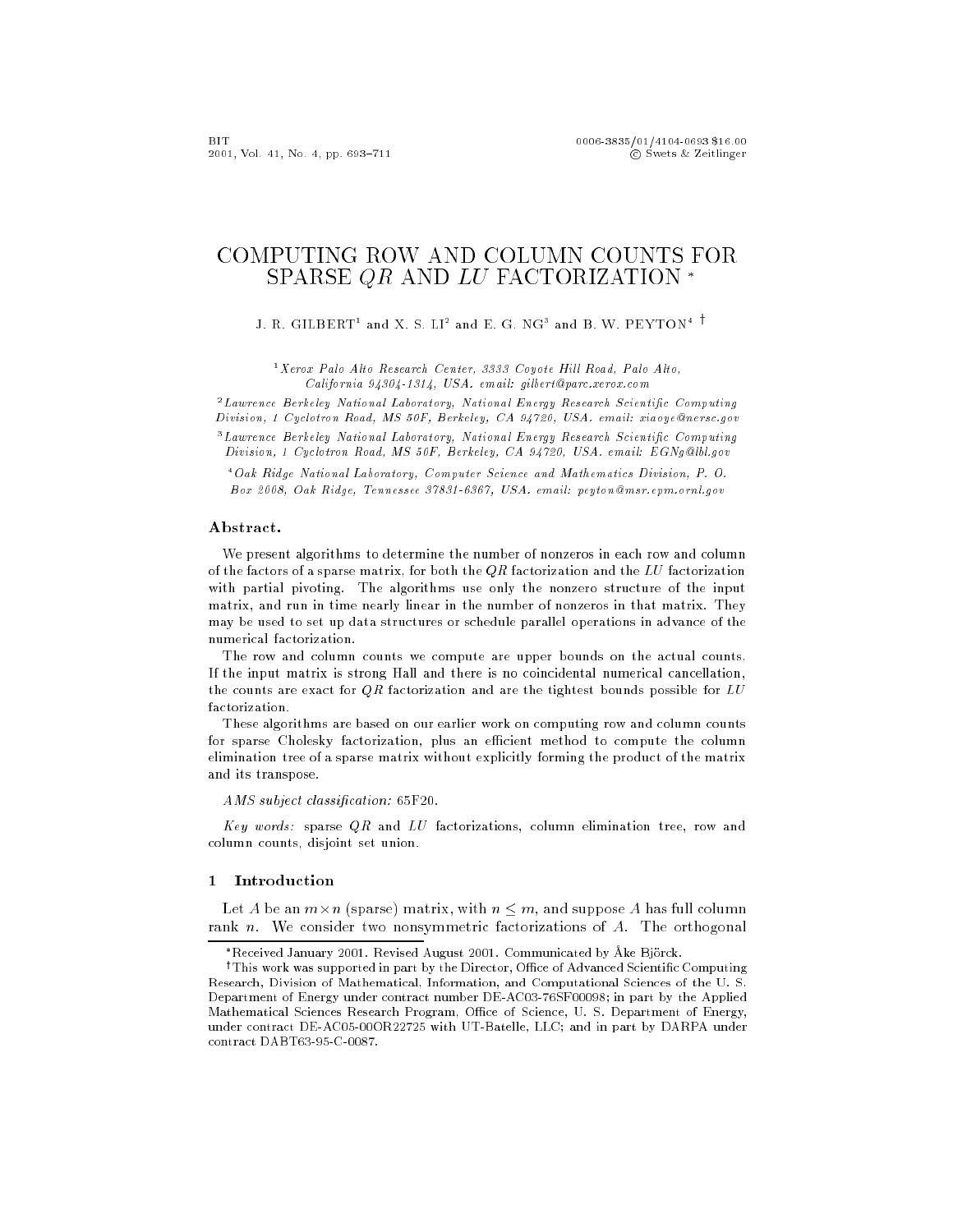factorization is

$$
A = Q \left[ \begin{array}{c} R \\ O \end{array} \right],
$$

where Q is an  $m \times m$  orthogonal matrix and R is an  $n \times n$  upper triangular matrix. The fa
torization is usually 
omputed by Householder transformations, and  $Q$  is then represented compactly by the "Householder matrix", which is the  $m \times n$  lower trapezoidal matrix H whose columns are the Householder vectors. Second we consider the triangular factorization with partial pivoting  $PA = LU^{-1}$ where  $L$  is unit lower triangular,  $U$  is upper triangular, and  $P$  is a permuation matrix des
ribing row inter
hanges. We may write this fa
torization in the form

$$
A = P_1 L_1 P_2 L_2 \cdots P_{n-1} L_{n-1} U,
$$

where  $P_i$  is a permutation that just transposes row i and a higher-numbered row, and  $L_i$  is a Gauss transform (a unit lower triangular matrix with nonzeros only in column i). Column i of  $L$  has the same nonzero values as column i of  $L_i$ , but in a different order. We write  $\hat{L}$  to denote the lower triangular matrix whose  $i<sup>tn</sup>$  column is that of  $L<sub>i</sub>$ . Thus L and L have the same nonzero values, but in different orders within each column.

# 1.1 Summary of results

Our goal in this paper is to 
ompute the number of nonzeros in ea
h row and each column of the matrices H, R,  $\hat{L}$ , and U, given only the nonzero structure of A. The column counts for L are the same as those for  $\tilde{L}$ . We also describe a method (which has been alluded to but not published) to compute the "column elimination tree" of  $A$ , as defined below.

Our algorithms run in time almost linear in the number of nonzeros in A. Thus they may be used as a fast way to predict and allocate the storage necessary for the  $QR$  or LU factorization. In particular, our work was motivated by the LU factorization code SuperLU  $[3, 4, 18]$ . Both the sequential and parallel versions of SuperLU use the column elimination tree to cluster similarly-structured columns of L for efficiency; the shared-memory parallel version (called SuperLU\_MT) also uses the tree for scheduling and the predicted column counts to allocate working storage.

The row and column counts for L and U cannot be predicted exactly from the nonzero structure of  $A$ , because the row interchanges during factorization depend on the numerical values. However, regardless of row interchanges, the structures of  $\hat{L}$  and U are *subsets* of the structures of H and R respectively [12, 13. Therefore the rest of this paper focuses on computing counts for H and R.

We shall make three assumptions about A.

1. Every entry on the main diagonal of A is nonzero. (Every matrix of full olumn rank has a row permutation that puts nonzeros on its main diagonal  $[5, 6, 8]$ .)

 $^1$ In this factorization the matrix A can also be rectangular. Here we consider only square matrices.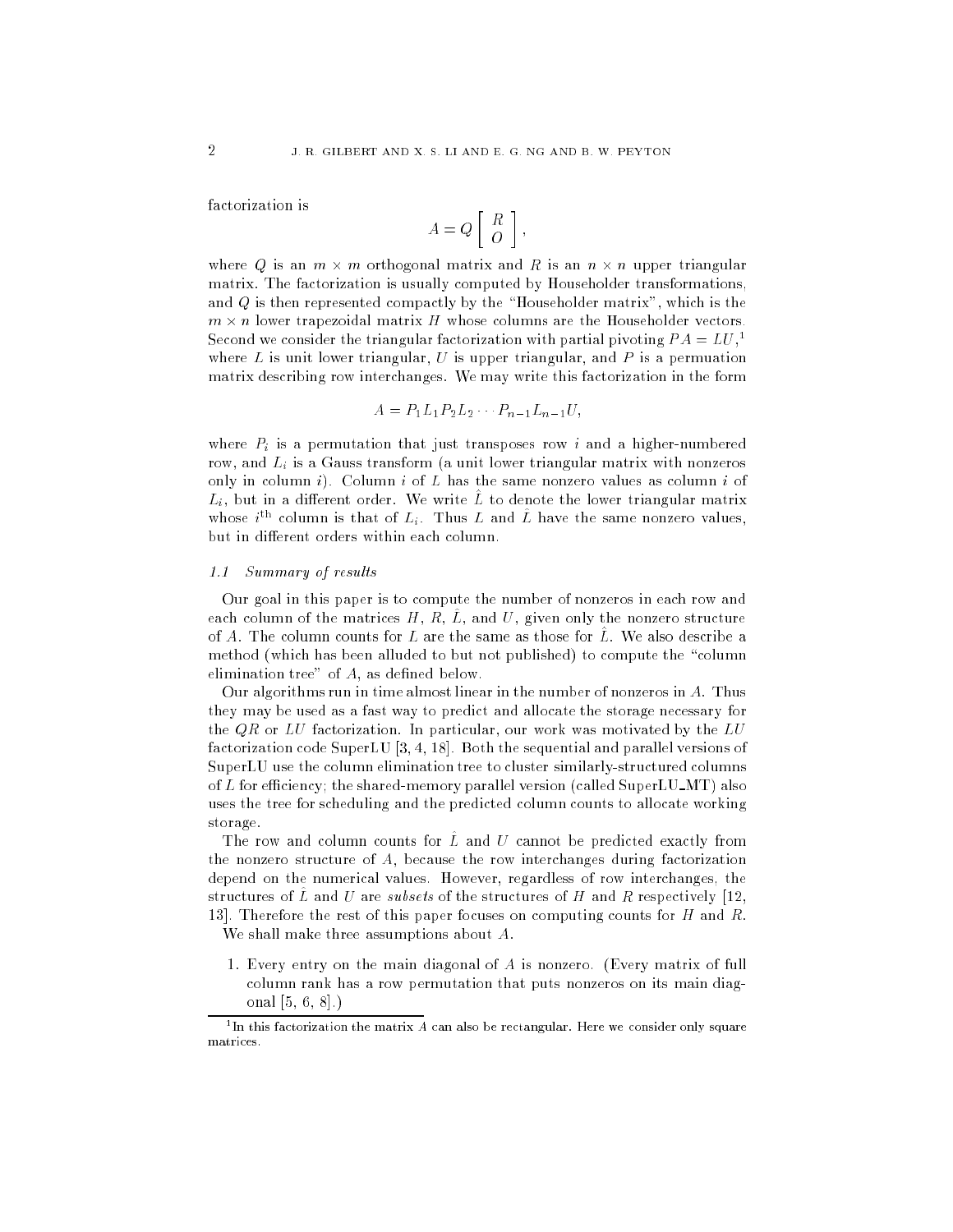- 2. A has the strong Hall property (that is, its rows and 
olumns 
annot be permuted to yield a nontrivial block upper triangular form  $[2, 25]$ ).
- 3. No coincidental numerical cancellation takes place during any arithmetic on A. (Formally, this is guaranteed in exact arithmetic if the nonzeros of A are algebraically independent.)

The references  $[2, 13, 15, 17, 24]$  contain more complete discussions of these assumptions and their onsequen
es. These three assumptions imply that (1) the model we use in this paper for the nonzero structure of  $H$  and  $R$  is exact, not merely an upper bound, and (2) the nonzero structures of H and R are the tightest upper bounds on those of  $L^{\circ}$  and  $U$  that are possible without knowing any of the values of the nonzeros of A. Therefore, under these assumptions, our algorithms compute the exact row and column counts for  $H$  and  $R$ , and the tightest possible bounds for  $L$  and  $U$ .

If A does not satisfy these three assumptions then our algorithms compute upper bounds on all the row and column counts.

#### $1.2$ Relationship to the symmetric problem

The normal equations  $A^T A x = A^T b$  allow Cholesky factorization to replace nonsymmetric LU (for  $Ax = b$ ) or QR (for full-rank least squares), at least in theory. The latter factorizations are usually preferable for numerical reasons. When using  $LU$  or  $QR$  factorization in the sparse case, however, there are many situations where the *nonzero structure* of the normal equations matrix  $A<sup>T</sup>A$  and its Cholesky factor contain useful information about the combinatorial structure of A and its fa
tors.

A drawback to using the structure of  $A<sup>T</sup>A$  is that it may be expensive to compute and store. If A is sparse,  $A<sup>T</sup>A$  is likely to be much less sparse. Thus one tries to represent  $A<sup>T</sup>A$  implicitly rather than explicitly. We may think of the structure of  $A<sup>T</sup>A$  as an undirected graph with a vertex for each column of A and a *clique* (a full submatrix) for each row of A. One could then represent  $A<sup>T</sup>A$ implicitly by storing only A, and treating each row of A (with k nonzeros, say) as a clique of  $k^2$  nonzeros in  $A^T\!A$ . This representation would save space but be expensive in time. To save time as well, we notice that not all the edges of such a clique are necessary to compute the row and column counts and the column elimination tree. Thus we do our computations on an intermediate graph that has only  $k-1$  edges, instead of  $k^2$ , for a row of A with k nonzeros.

We use two different intermediate graphs in our algorithms. The column elimination tree algorithm in Section 2 substitutes for  $A<sup>T</sup>A$  a graph that has a path instead of a clique for each row of A. Unlike  $A<sup>T</sup>A$ , that graph is no larger than A, but it has the same elimination tree as  $A<sup>T</sup>A$ . In Section 3.3, we compute row and column counts for  $R$  by following our earlier algorithm to compute counts for the Cholesky factor [16] (on this column elimination tree), but substituting for  $A<sup>T</sup>A$  a graph that has a *star* (a subgraph whose lowestnumbered vertex has an edge to every other vertex in the subgraph) for ea
h row of A. That graph is no larger than A, but it has the same symbolic Cholesky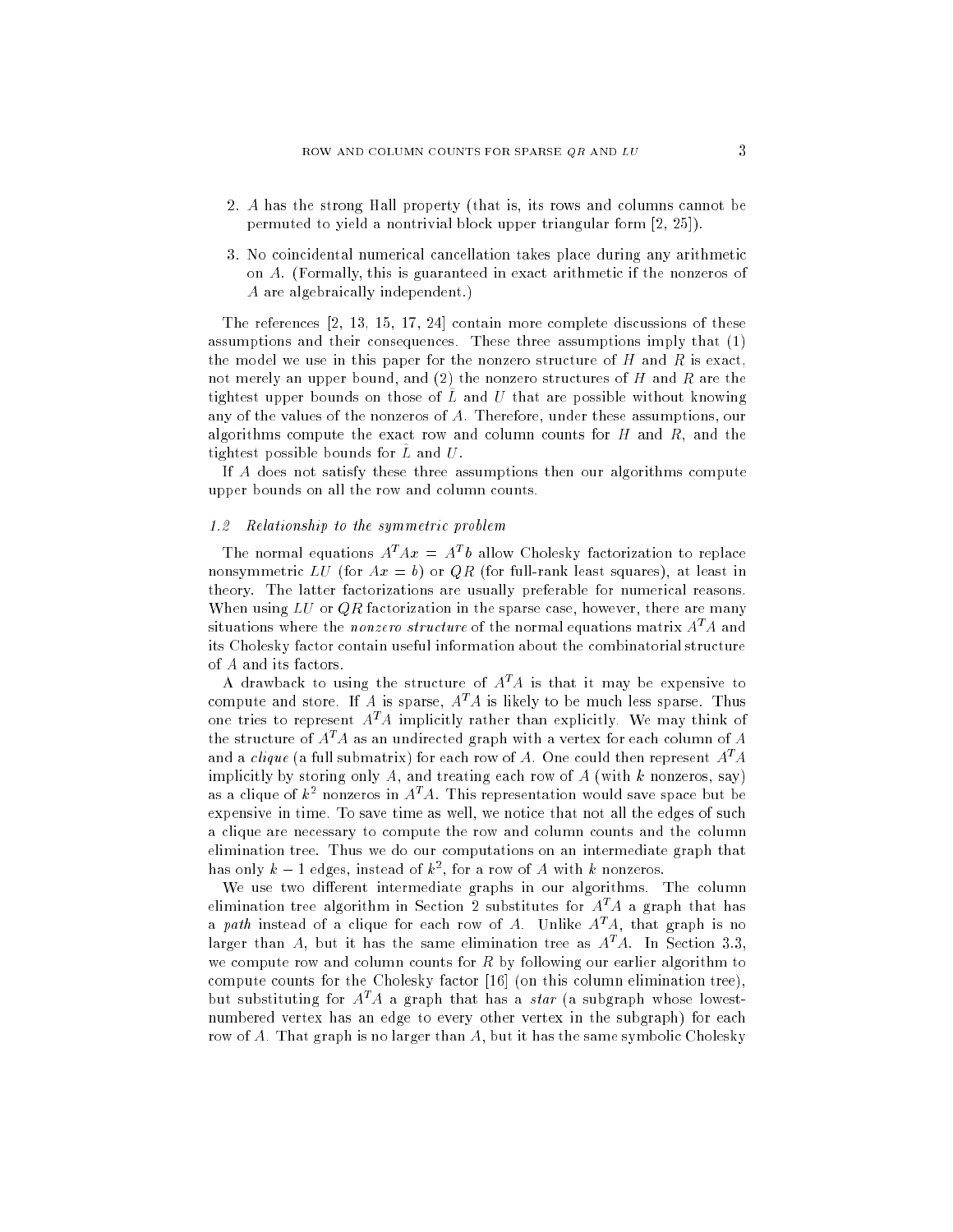factor as  $A^T A$ . In Section 3.2, we compute row and column counts for H using A and the column elimination tree, following our earlier characterization [24] of the structure of  $H$ .

Throughout this paper, we assume some familiarity with elimination trees  $[21]$ , supernodes  $[1, 22]$ , and the use of graphs in sparse matrix computation  $[7, 9, 11]$ . The *structure* of the  $m \times n$  matrix A, denoted by Struct[A], is defined to be

$$
Struct[A] := \{(i, j) \mid A_{ij} \neq 0\}.
$$

We use |A| to denote the number of nonzero entries in A; that is,  $|A|$  =  $|\text{Struct}[A]|$ . Then Struct $[A^T A]$  is the set of locations of nonzero entries of  $A^T A$ (under our assumption of no exact cancellation). We write

$$
Struct[A_{i*}] := \{ j \mid A_{ij} \neq 0 \}
$$

and

$$
Struct[A_{*j}] := \{i \mid A_{ij} \neq 0\}
$$

to denote the structures of row i and column j of matrix  $A$ .

The graph of  $A^T A$ , denoted by  $G(A^T A)$ , has the vertex set  $\{1, 2, \ldots, n\}$ . For  $i \neq j$ , there is an edge  $(i, j)$  in  $G(A<sup>T</sup>A)$  if and only if the  $(i, j)$ -element of  $A<sup>T</sup>A$ is nonzero. Note that the  $(i, j)$ -element of  $A<sup>T</sup>A$  is nonzero if and only if  $A_{ki}$  and  $A_{ki}$  are both nonzero for some k. Consequently, Struct  $[A_{k*}]$  forms a clique in  $G(A^T A)$ .

The *elimination tree* of a symmetric positive definite matrix characterizes dependencies between columns in the Cholesky factorization of the matrix. Schreiber [26] defined this tree; Liu [20, 21] surveyed its applications in sparse factorization. The column elimination tree of A is the elimination tree of  $A<sup>T</sup>A$ , which we denote  $T(A^T A)$ . (Strictly speaking, the column elimination tree of A is defined as the elimination tree of a symmetric matrix whose  $(i, j)$  entry is nonzero whenever columns  $i$  and  $j$  of  $A$  share a nonzero row. Since we assume no coincidental numerical cancellation,  $A<sup>T</sup>A$  has that nonzero structure.)

The vertices of  $T(A^T A)$  are the integers 1 through n, the same as those of  $G(A^TA)$ . Vertex *i* is the parent of vertex  $j < i$  in the tree  $T(A^TA)$  if the first off-diagonal nonzero entry in column  $j$  of the (lower triangular) Cholesky factor of  $A^T A$  is in row *i*.

# 1.4 Outline of paper

Section 2 shows how to compute the elimination tree  $T(A^T A)$  using Struct[A] as input rather than Struct [ $A^T A$ ]. This algorithm has time complexity  $O(|A| \alpha(|A|, n))$ , where  $\alpha(*,*)$  is the very slowly growing inverse of Ackermann's function [27]; thus, the algorithm is said to be "almost linear" in the size of its input. Section 3 is the heart of the paper: it shows how to 
ompute the row 
ounts and column counts of H and R using Struct[A] and  $T(A^T A)$  as input. This algorithm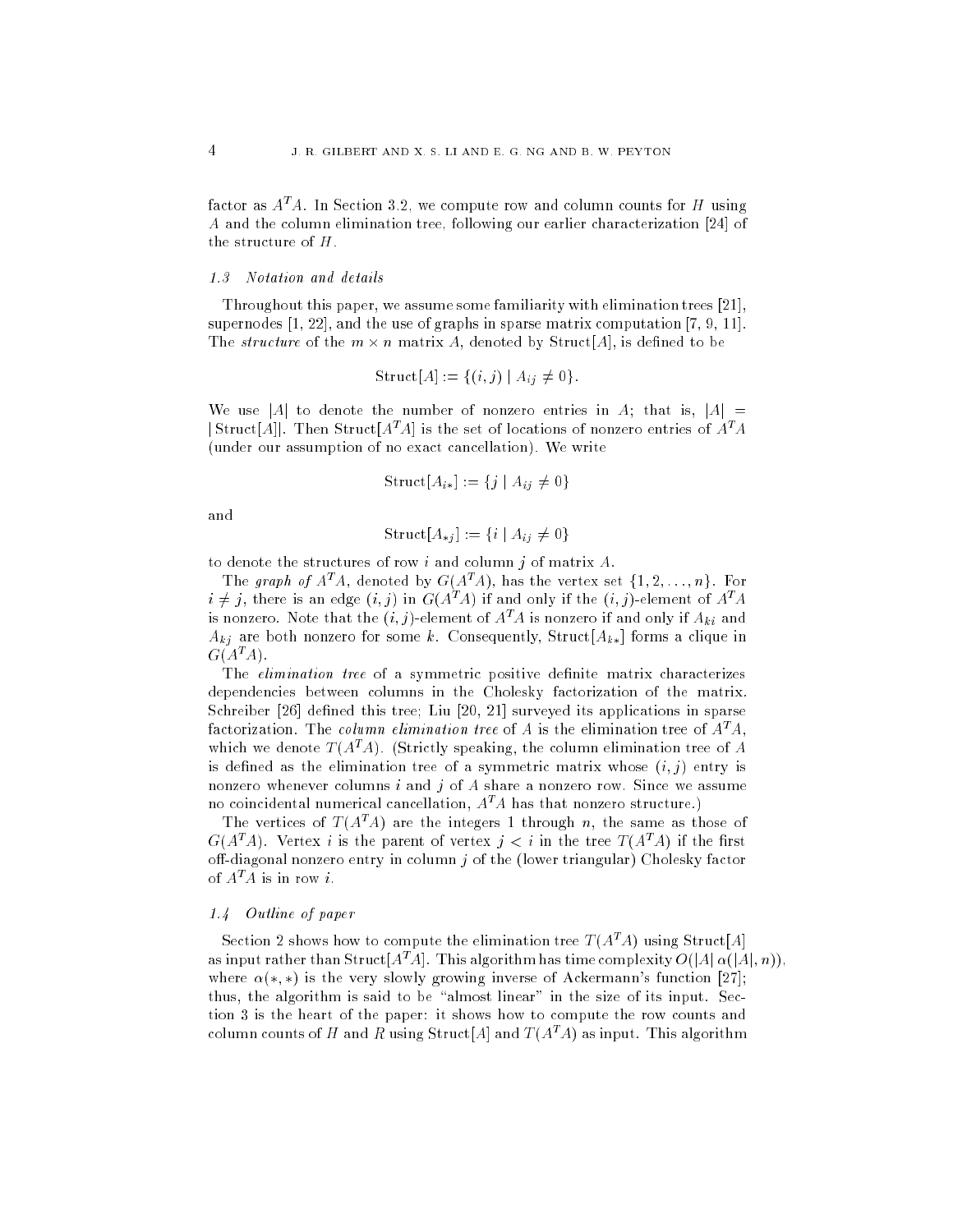also has time complexity  $O(|A| \alpha(|A|, n))$ . Section 4 presents experimental results demonstrating that the algorithms introdu
ed here are mu
h faster than the straightforward ones based on  $A<sup>T</sup>A$ . Section 5 contains our concluding remarks.

#### Computing the column elimination tree  $\overline{2}$

In this section we describe an algorithm to determine the column elimination tree  $T(A^T A)$  of A without forming  $A^T A$  explicitly. The algorithm runs in time nearly linear in the number of nonzeros in A, whi
h may be mu
h less than the number of nonzeros in  $A<sup>T</sup>A$ . While we believe this is the first published description, Liu [20] alludes to an algorithm with this running time and Matlab's built-in function coletree implements such an algorithm [14]. (The Matlab implementation replaces each row of A by a star, like our  $QR$  count algorithm in Se
tion 3. We expe
t a path, as we use here, to require slightly less overhead for tree traversal in the disjoint set union algorithm, but we have not compared the path and star experimentally.)

We begin by reviewing the symmetric algorithm (whose running time is almost linear in the number of nonzeros in  $A<sup>T</sup>A$ ), and then show how to modify it to work from A rather than  $A^T A$ .

# 2.1 Review: The symmetric algorithm

To construct  $T(A^T A)$  from Struct  $[A^T A]$ , the symmetric algorithm processes the rows of  $A<sup>T</sup>A$  one at a time. After processing the first  $i-1$  rows of  $A<sup>T</sup>A$ , we have built the elimination tree for the  $(i-1) \times (i-1)$  leading submatrix of  $A^T A$ . (This "tree" may actually be a forest with multiple connected components, each with its own root.) To process row  $i$ , we proceed up the tree from every vertex corresponding to an off-diagonal nonzero entry of row  $i$  of the lower triangular part of  $A<sup>T</sup>A$  until we reach a root. Then we add vertex *i* to the tree, as well as edges to make  $i$  the new parent of all those roots. The algorithm is summarized in Figure 2.1.

```
for row i \leftarrow 1 to n do
     Add i to T(A^T A):
     for column j \in \text{Struct}[(A^*A)_{i*}] \cap \{1, 2, \ldots, i-1\} do
          Find root r of the current tree that contains j;
         if r \neq i then
               parent(r) \leftarrow i;end if
    end for
end for
```
Figure 2.1: Algorithm for computing the elimination tree  $T(A^T A)$  from  $\operatorname{Struct}[A^{\textit{t}}A]$  .

The most expensive part of the algorithm in Figure 2.1 is the tree traversals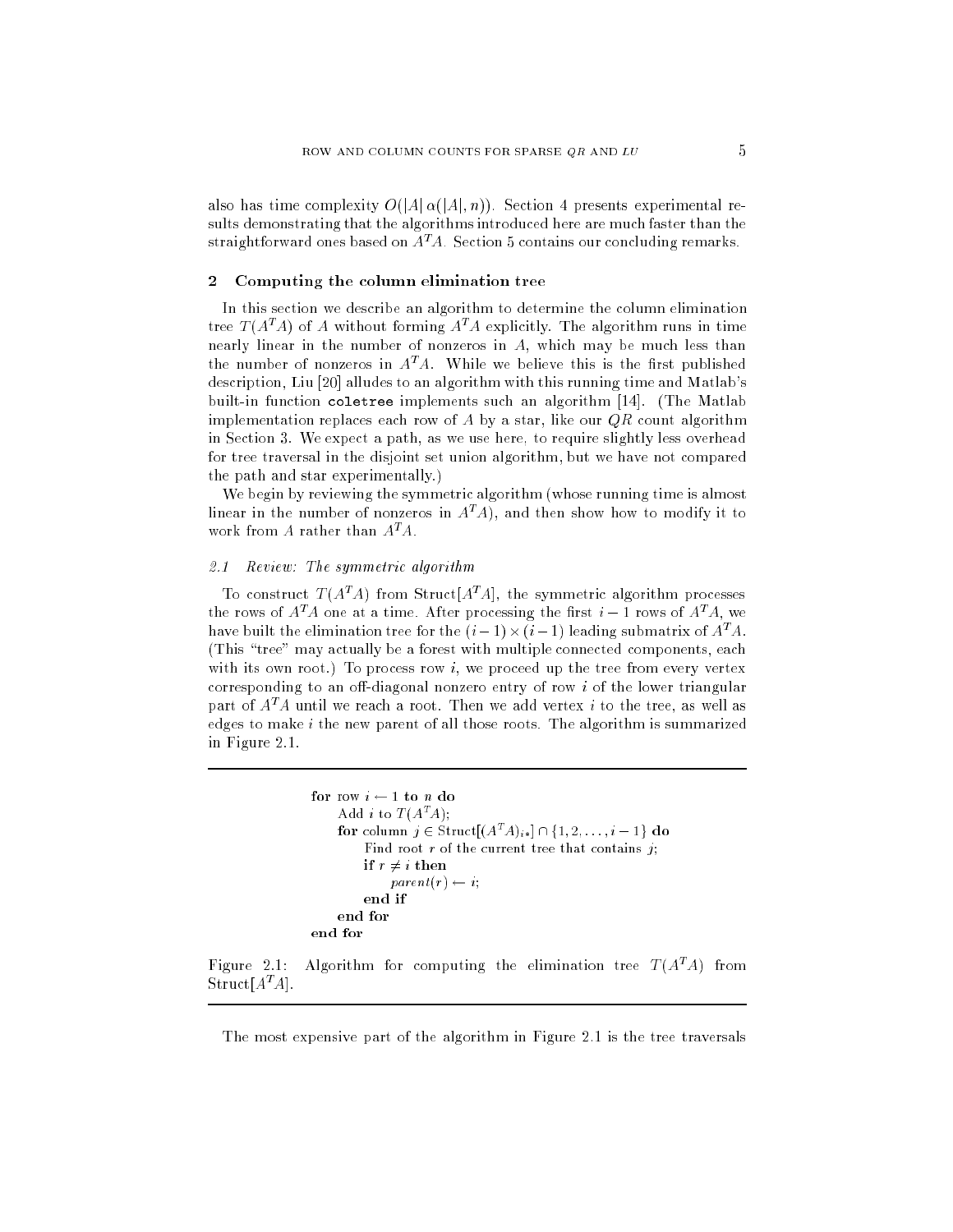to determine the roots. However, the efficiency of the tree traversals can be improved by various kinds of *path compression*, as used in disjoint set union algorithms [27]. We refer the reader to Liu  $[19, 21]$  for details of disjoint set union in elimination tree algorithms. If balan
ing and path 
ompression are both used then the elimination tree algorithm has time complexity  $O(|A^T A| \alpha(|A^T A|, n))$ . Liu [21] recommends using path compression without balancing; the resulting algorithm has time complexity  $O(|A^TA| \log n)$ , but is faster in practice than the algorithm with both balan
ing and path 
ompression.

# 2.2 The nonsymmetric algorithm

We now shift our attention to how  $T(A^T A)$  can be computed from Struct[A] rather than Struct  $[A<sup>T</sup>A]$ .

Every off-diagonal nonzero entry in  $A^T A$ , and hence every edge of  $G(A^T A)$ , corresponds to an ancestor-descendant pair in  $T(A^TA)$  [19, 21, 26]. In particular, if  $(i, j)$  and  $(j, k)$  are two edges in  $G(A<sup>T</sup>A)$  with  $i < j < k$ , then vertices i, j, and  $k$  must belong to the unique path joining  $i$  and  $k$ , with  $i$  being the descendant of both  $j$  and  $k$ .

For  $1 \leq i \leq m$ , let the column indices of the first and last nonzeros in row  $A_{i*}$ be denoted by  $f_i$  and  $\ell_i$ , respectively:

$$
f_i := \min\{j \mid j \in \text{Struct}[A_{i*}]\},
$$
  

$$
\ell_i := \max\{j \mid j \in \text{Struct}[A_{i*}]\}.
$$

Since Struct [ $A_{i*}$ ] is a clique in  $G(A^{T}A)$ , it follows from the preceding discussion that Struct  $[A_{i*}]$  must consist of a subset of vertices on the path in  $T(A^{T}A)$  from  $f_i$  up to  $\ell_i$ .

The relationship between the row structures of A and the paths in  $T(A^T A)$ provides a way to avoid computation of  $Struct[<sub>A</sub><sup>T</sup><sub>A</sub>]$  from Struct[A]. The key observation follows. Choose  $j \in \text{Struct}[A_{i*}]$  such that  $j \neq f_i$ , and let k be the immediate predecessor of j in Struct $[A_{i*}]$ . Since each vertex  $k' < k$  taken from Struct  $[A_{ik}]$  is a descendant of k in  $T(A^T A)$ , there is no need for the elimination tree algorithm to search any such edge  $(k', j)$ , even though  $(k', j)$  is a nonzero entry in  $A<sup>T</sup>A$ . Instead it needs to examine only edges joining a vertex with its immediate predecessor in a row list  $Struct[A_{i*}].$ 

We are essentially using the symmetric elimination tree algorithm, not on the graph of  $A<sup>T</sup>A$ , but on a graph that has a path for every row of A. This graph has the same elimination tree as  $A<sup>T</sup>A$  but is only as large as A. The details are shown in Figure 2.2.

The vector *parent* is the parent function of the column elimination tree algorithm. Array element  $prev\_col(i)$  records the predecessor of the next vertex in Struct $[A_{ik}]$  to be processed. As in the elimination tree algorithm, when the root r of a subtree containing k is found, path compression can be employed to reduce the time required to perform tree traversals. Thus, the column elimination tree algorithm has time complexity  $O(|A| \alpha(|A|, n))$  if balancing and path ompression are both used.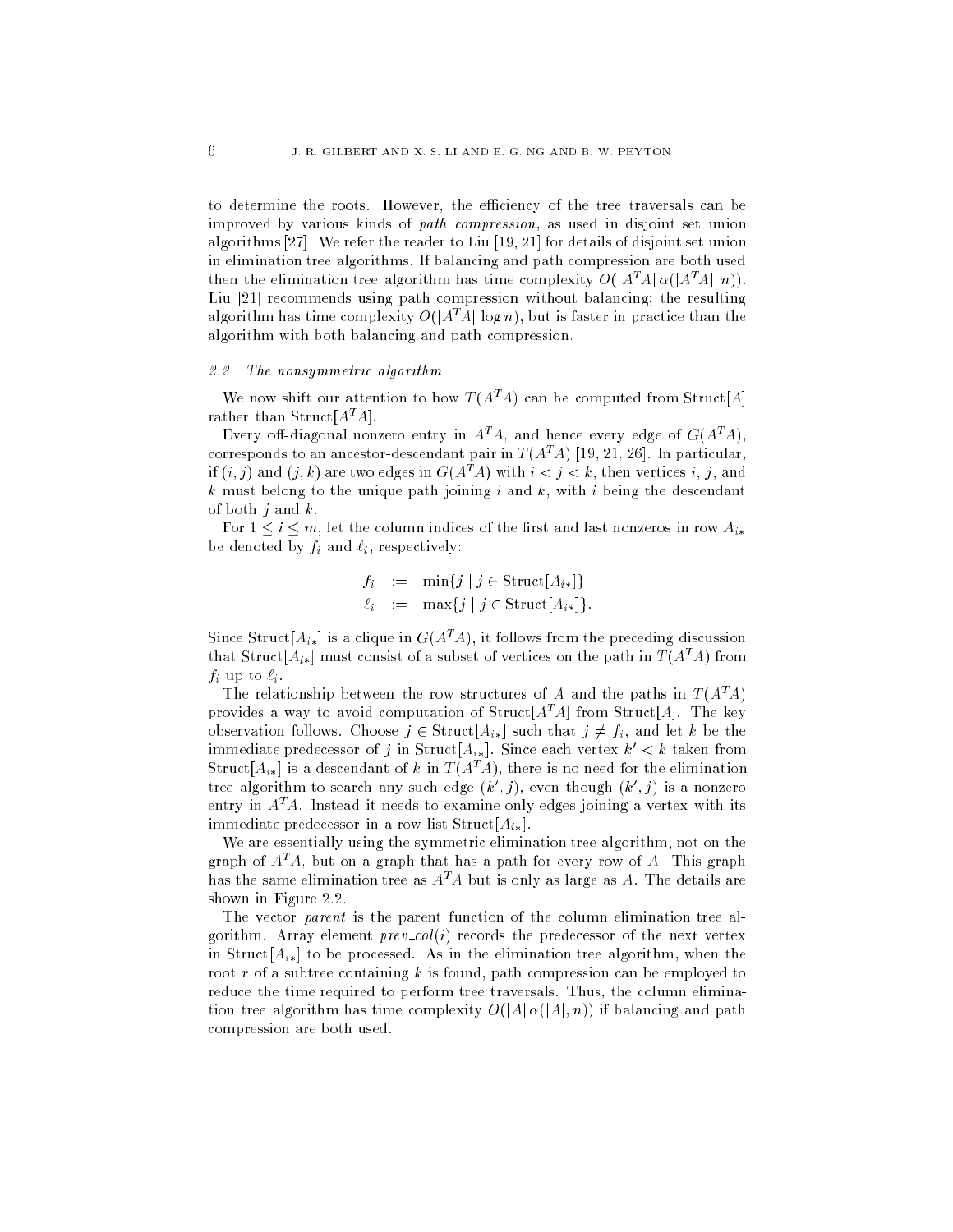```
for column j \leftarrow 1 to n do
     parent(j) \leftarrow j; \ prev\_col(j) \leftarrow 0;end for
for column j \leftarrow 1 to n do
     for row i \in \text{Struct}[A_{*j}] do
          k \leftarrow prev\_col(i);if k \neq 0 then
               /* f_i < j */
               find root r of the current tree that contains k;
               if r \neq j then
                    parent(r) \leftarrow j;end if
          end if
          /* record j as predecessor of next vertex in Struct[A_{i*}] */
          prev\_col(i) \leftarrow j;end for
```


# 3 Row and column counts for sparse  $QR$  factorization

We begin by reviewing the efficient algorithms to compute row and column counts for Cholesky factorization [16]. Then we modify these algorithms for sparse QR factorization, so that they work on Struct[A] rather than Struct[ $A<sup>T</sup>A$ ]. Recall that (for square A) the counts for  $H$  and  $R$  are also the best possible a priori bounds on the counts for the partial-pivoting factors  $L$  and  $U$  respectively.

# 3.1 Review: Row and column counts for Cholesky factors

This material is condensed from Gilbert, Ng, and Peyton [16], which has a mu
h more leisurely explanation of the algorithms and why they work. Here we just describe the details that will later need to be modified in order to use A rather than  $A<sup>T</sup>A$ . The reader should glean two key points from this subsection: first, the Cholesky row counts are derived by summing the lengths of certain paths in the elimination tree; se
ond, the Cholesky 
olumn 
ounts are derived by summing 
ertain vertex weights in the tree. The paths and the vertex weights are both defined in terms of the leaves (and possibly other vertices) of the "row subtrees", and of certain least common ancestors of those vertices. The modifications for sparse  $QR$  factorization will consist of methods for identifying the crucial subtrees, leaves, and ancestors for  $H$  and  $R$  rather than for the Cholesky factor, and for doing so from A rather than from  $A^T A$ .

In this section, let B be an arbitrary sparse  $n \times n$  symmetric positive definite matrix, and let  $L_B$  be its (lower triangular) Cholesky factor. Let  $T(B)$  be the elimination tree of B. Recall [21] that the nonzeros in any row i of  $L_B$  induce a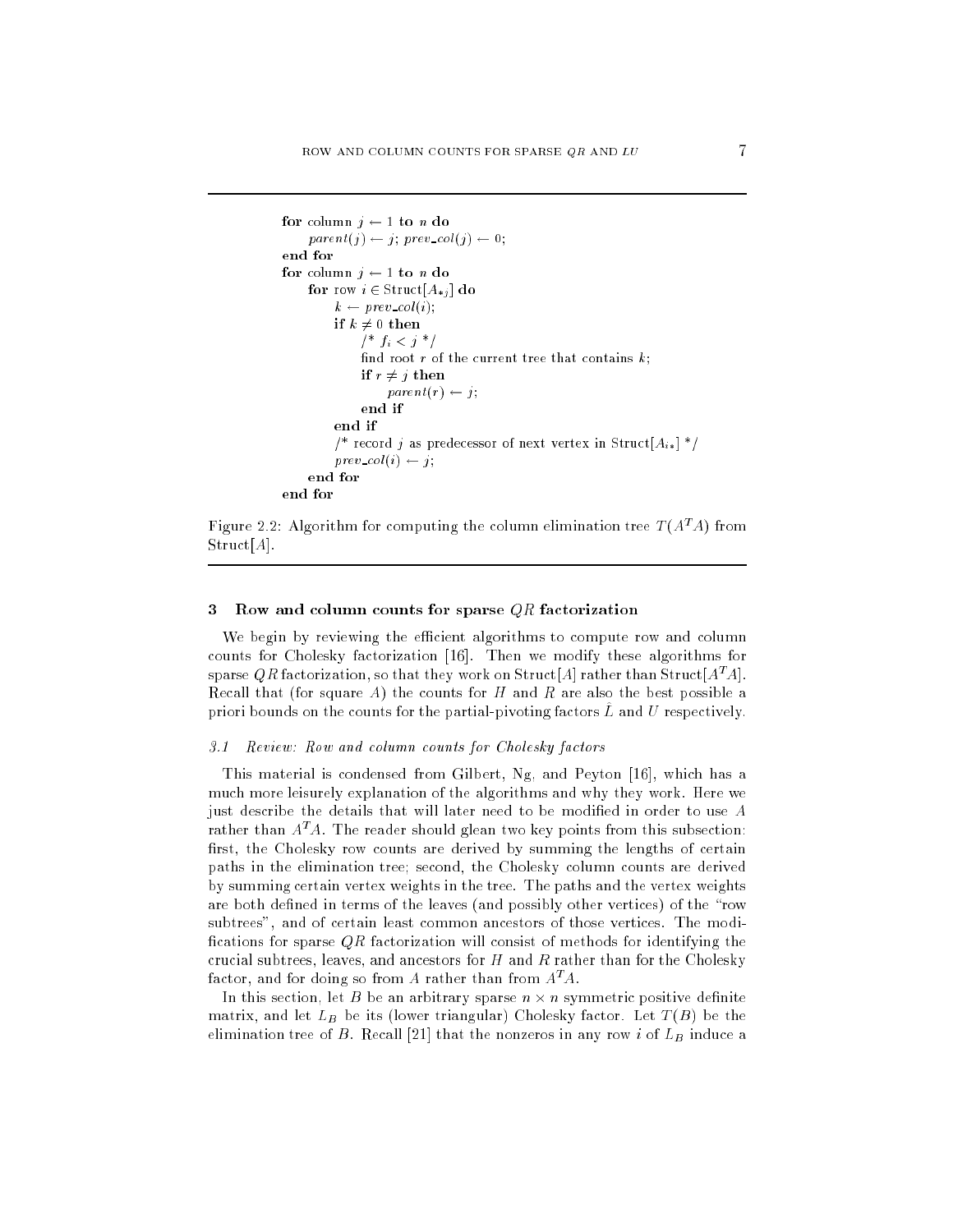connected subgraph of  $T(B)$  called the i<sup>th</sup> row subtree and written  $T_i(B)$ ; and that every leaf of  $T_i(B)$  corresponds to a nonzero column in row i of B.

Determining the Cholesky row counts from  $T(B)$  is straightforward. The  $i^{\text{th}}$ row count of  $L_B$  is simply the number of vertices in the  $i^{tn}$  row subtree  $T_i(B)$ , which we can get by counting the edges in  $T_i(B)$ . To get the desired running time we must 
ount those edges in time that depends only on the number of nonzeros in row i of B, not on the size of  $T_i(B)$ . The solution is as follows. Assume that  $T(B)$  is postordered. Then (for each i) the edges of  $T<sub>i</sub>(B)$  are partitioned into disjoint paths by the verti
es 
orresponding to the subdiagonal nonzeros in row  $i$  of  $B$ , together with the least common ancestors of consecutive pairs of such vertices. Thus, the  $i<sup>th</sup>$  row count can be obtained by computing the sum of the lengths of these disjoint paths. This can be implemented in  $O(|B|\alpha(|B|, n))$ time, which is dominated by the running time of the disjoint set union algorithm used to find the least common ancestors  $[27]$ .

Determining the column counts is more complicated. The  $j<sup>th</sup>$  column count is the number of row subtrees that contain vertex  $j$ . We could simply traverse every row subtree, keeping a count for each  $j$ ; but that would take time proportional to the total size of the Cholesky factor. The efficient algorithm counts all the row subtrees containing each j simultaneously in a single traversal of all of  $T(B)$ , using vertex weights defined in terms of the same least common ancestors as above.

For each pair of vertices i and j (with  $1 \leq i, j \leq n$ ), define the characteristic function  $\chi$  by

$$
\chi_i(j) = \begin{cases} 1 & \text{if } (L_B)_{ij} \neq 0, \\ 0 & \text{otherwise.} \end{cases}
$$

Define the vertex weight function  $w$  by

$$
w_i(j) = \chi_i(j) - \sum_{\text{children } k \text{ of } j} \chi_i(k) ,
$$

and

$$
w(j) = \sum_{\text{all } i} w_i(j) .
$$

With the convention that the descendants of *i* include *i*, the definition of  $w_i(i)$ implies that

$$
\chi_i(j) = w_i(j) + \sum_{\text{children } k \text{ of } j} \chi_i(k) = \sum_{\text{descendants } s \text{ of } j} w_i(s) .
$$

Therefore, the  $j^{\text{th}}$  column count, denoted by  $cc(j)$ , is given by

$$
cc(j) = \sum_{\text{all } i} \chi_i(j) = \sum_{\text{all } i} \sum_{\text{descendants } s \text{ of } j} w_i(s) = \sum_{\text{descendants } s \text{ of } j} w(s).
$$

That is, the  $j<sup>tn</sup>$  column count is precisely the sum of the weights of the descendants of j in  $T(B)$ . If we can compute the weights, computing the column counts involves merely accumulating the weights from leaves to the roots in  $T(B)$ .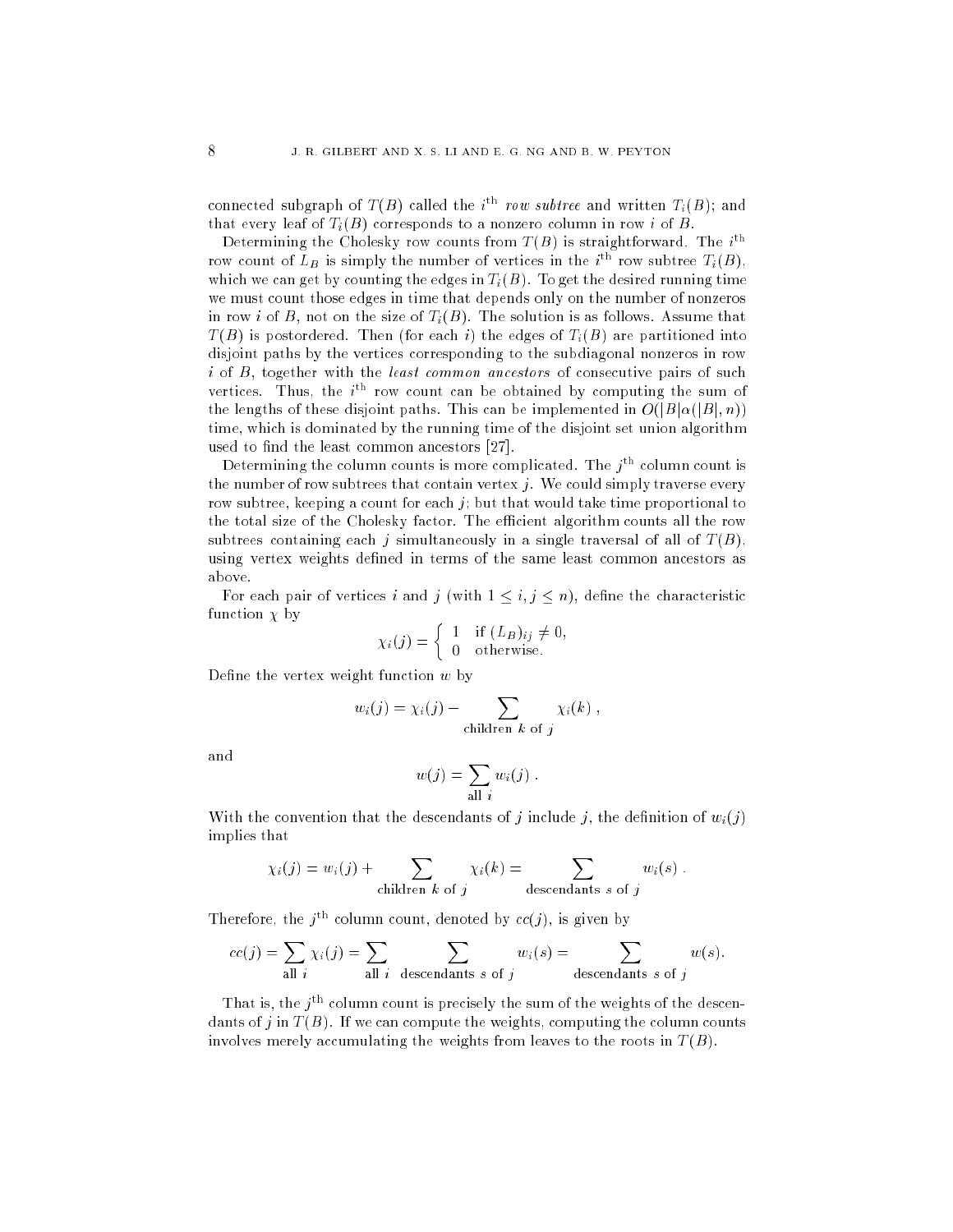The vertex weights  $w$  are not difficult to compute. Suppose that vertex  $j$  has d children in the  $i^{\text{th}}$  row subtree. Then by definition

$$
w_i(j) = \chi_i(j) - d,
$$

and the only nonzero values of  $w_i(j)$  are

$$
w_i(j) = \begin{cases} -1, & \text{if } j \text{ is the parent of } i \text{ in } T(B), \\ 1, & \text{if } j \text{ is a leaf of } T_i(B), \\ 1 - d, & \text{if } j \text{ belongs to } T_i(B) \text{ and has } d > 1 \text{ children in } T_i(B). \end{cases}
$$

The vertices j for which  $w_i(j) \neq 0$  are easy to identify. By definition, every leaf of  $T_i(B)$  corresponds to a nonzero entry in row i of B. Every vertex in  $T_i(B)$  with more than one child in  $T_i(B)$  is the least common ancestor of a pair of consecutive nonzero entries in row  $i$  of  $B$ , and hence is one of the vertices identified in the row count algorithm above.

In summary, we compute the vertex weights by processing the row subtrees  $T_i(B)$  one by one, and adding each nonzero contribution  $w_i(j)$  from the  $i^{\mathrm{th}}$  row subtree to the appropriate  $w(j)$ . After computing all the  $w(j)$ 's, we obtain the column counts by traversing  $T(B)$  from its leaves to its roots.

Again, we refer the reader to the paper  $[16]$  for the details of the row and column counts algorithm for Cholesky factors.

# 3.2 Row and 
olumn 
ounts of the Householder matrix

Computing row and column counts of the  $m \times n$  Householder matrix H is similar to computing Cholesky counts, because the structure of  $H$  has a treebased characterization similar to (actually, simpler than) that of a Cholesky factor. To see why, we need the following result, which is due to George, Liu, and Ng.

THEOREM 3.1 (ROW STRUCTURE OF H). [12] Let  $T = T(A^T A)$  be the column elimination tree of A. Let  $f_i$  denote the column index of the first nonzero entry in row  $A_{i*}$ . Then Struct $[H_{i*}]$  consists of all the vertices on the path in T from  $f_i$  to either i or the root of  $T$ , whichever is smaller. (Vertex i is an ancestor of  $f_i$  in T because  $A_{ii} \neq 0$ . If T is not connected, the root in question is that of the  $component\ containing\ f_i$ .)

The paths in this theorem play the role of the row subtrees in the Cholesky count algorithms. Since now each "subtree" consists of a single path joining a descendant to an ancestor, the algorithms are simpler. Each row count is just the length of the orresponding path in verti
es, whi
h is one more than the difference between the levels of its endpoints. Thus all the row counts can be computed in  $O(|A|)$  time from T and A.

The column counts for  $H$  can also be computed just as in the Cholesky case described above, but the weights are simpler because each row subtree (path) has only one leaf. Using the notation in Section 3.1,  $w_i(j)$  is nonzero if and only if either  $j$  is the parent of the last vertex of the path for row  $i$  of  $H$  (i.e., the root of the *i*<sup>th</sup> row subtree), in which case  $w_i(j) = -1$ ; or j is the leaf of the path for row *i* of *H* (i.e.,  $j = f_i$ ), in which case  $w_i(j) = 1$ .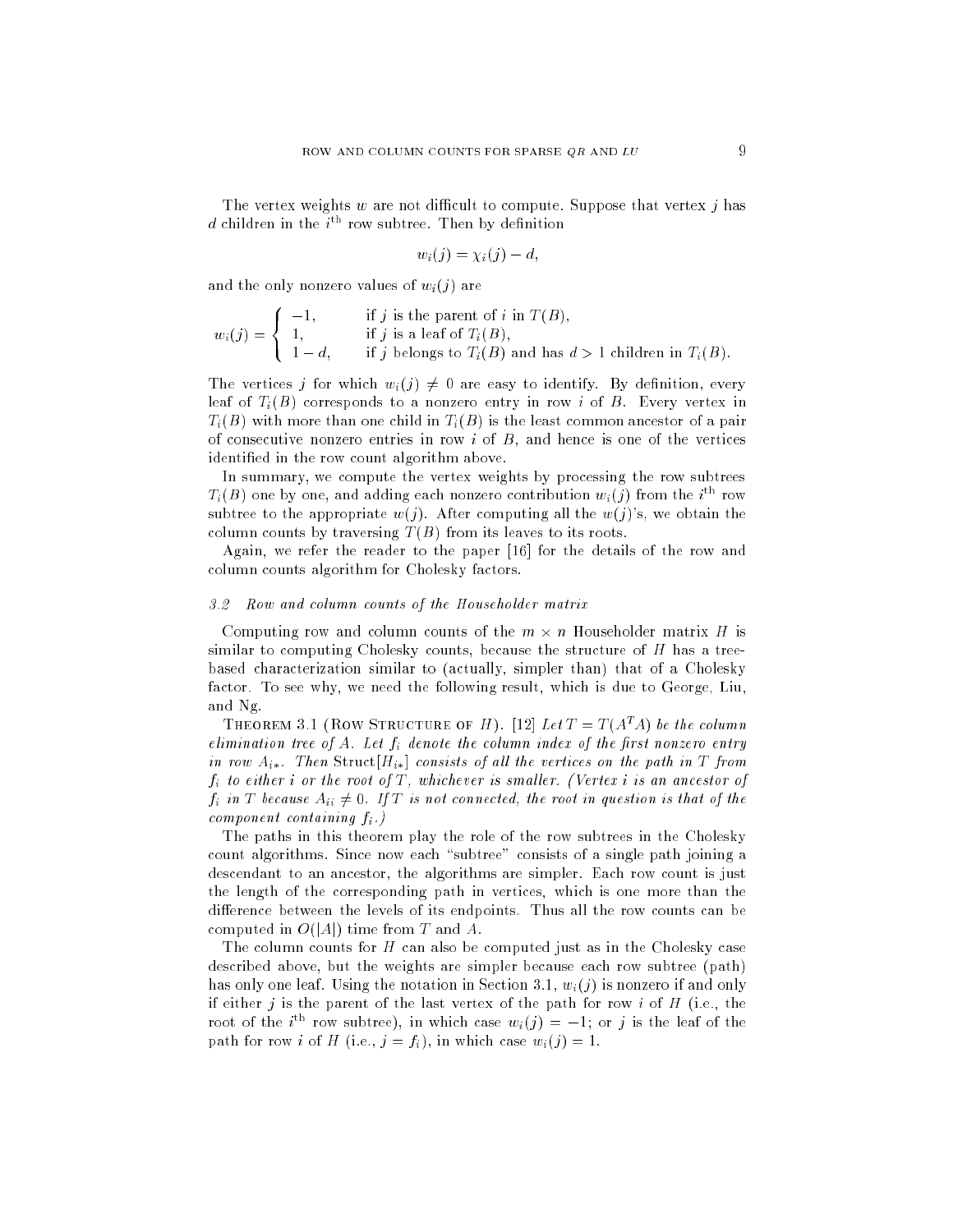The complete column-oriented algorithm to compute the row and column counts of the Householder matrix H (denoted by  $rc_H$  and  $cc_H$ ) appears in Figure 3.1. In this algorithm, the subtree roots  $r(i)$  can be computed as part of the elimination tree algorithm (Se
tion 2). Computing all the vertex levels level(j) (distances to the root) takes  $O(n)$  time. The  $f_i$ 's can be determined from Struct[A] in  $O(|A|)$  time. The set first[j] contains each row whose first nonzero entry is in column j; all those sets can be constructed from Struct[A] in  $O(|A|)$  time. Thus the overall running time of the algorithm is  $O(|A|)$ .

```
Sort the columns of A by a postorder of T(A^{\mu}A):
Compute level(j) as the distance from j to the root of j's subtree, for 1 \leq j \leq n;
Compute f_i as the column index of the first nonzero in row A_{i*}, for 1 \leq i \leq m;
Compute first[j] = \{i \mid f_i = j\}, for 1 \leq j \leq n;
Let r(i) be the smaller of i or the root of the subtree containing f_i;
w(j) \leftarrow 0, for 1 \leq j \leq n;
for column j \leftarrow 1 to n do
    for i \in first[j] do
         rc_H(i) \leftarrow 1 + level(j) - level(r(i));w(j) \leftarrow w(j) + 1; /* for the leaf */
         if r(i) is not the root of a subtree then
               w(\text{parent}(r(i))) \leftarrow w(\text{parent}(r(i))) - 1; /* for the parent */
         end if
          end if
     end for
end for
cc_H(j) \leftarrow w(j), for 1 \leq j \leq n;
for j \leftarrow 1 to n - 1 do
    if j is not the root of a subtree then
          cc_H(parent(j)) \leftarrow cc_H(parent(j)) + cc_H(j);end if
end for
```
Figure 3.1: The column-oriented algorithm to compute row and column counts of the Householder matrix.

# 3.3 Supernodal stru
ture of H and L

A supernode of a lower triangular factor of a matrix is a block of consecutive columns that have identical nonzero structures, except that the square subblock on the diagonal is a full triangle. Many factorization algorithms gain efficiency by using high-level BLAS—that is, optimized dense matrix kernels—to operate on supernodes as dense blocks  $[1, 3]$ .

We can determine the supernodal structure of the Householder matrix  $H$ , which gives a useful bound on the supernodal structure of the partial pivoting factor  $L$ , during the row and column count algorithm in Figure 3.1. Specifically, we identify the fundamental supernodes of  $H$ . The vertices corresponding to columns of a supernode form a path in the column elimination tree  $T(A^T\!A)$ . A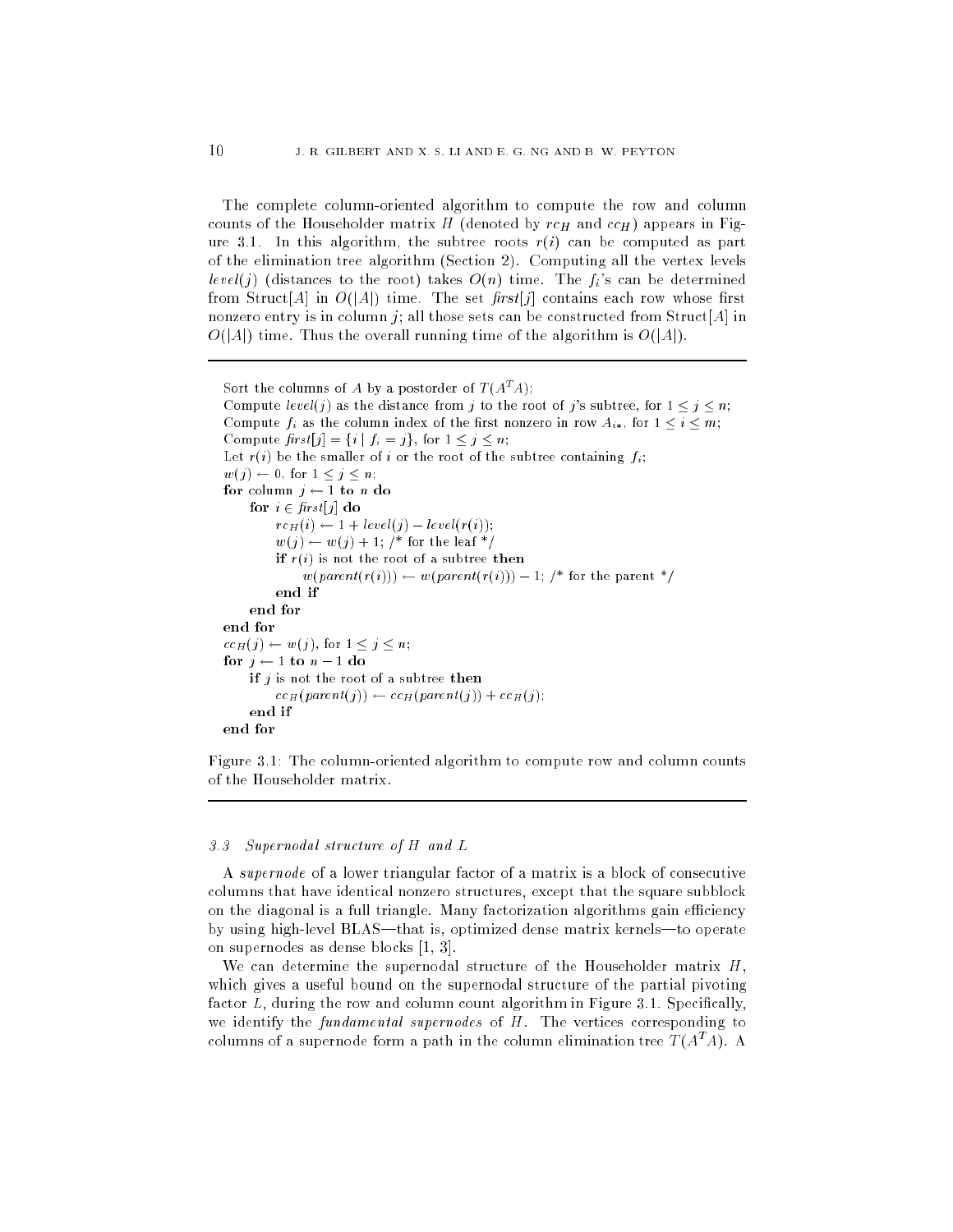fundamental supernode is a supernode that is maximal subject to the property that every vertex on that path, with the possible exception of the first one, has exactly one child in the tree. See Ng and Peyton [23] for more on fundamental supernodes.

The following theorem, which is due to Li  $[18]$ , characterizes the fundamental supernodes of  $H$  in terms of the column elimination tree.

THEOREM 3.2 (SUPERNODAL STRUCTURE OF H). [18] Let  $T = T(A^T A)$  be the column elimination tree of  $A$ , and assume that  $T$  is postordered. Let  $H$  be the Householder matrix. Vertex  $j$  is the first vertex in a fundamental supernode of H if and only if vertex j has two or more 
hildren in T , or j is the 
olumn index of the first nonzero entry in some row of  $A$ .

PROOF. If vertex  $j$  has two or more children in  $T$ , then it is the first vertex of a fundamental supernode by definition. Suppose, then, that vertex  $j$  has only one child. Since T is postordered, the child is  $j-1$ .

"if" part: Let  $A_{ij}$  be the first nonzero entry in row i of A. Theorem 3.1 implies that  $j \in \text{Struct}[H_{i*}]$  and  $j - 1 \notin \text{Struct}[H_{i*}]$ . Therefore  $\text{Struct}[H_{*j}] \nsubseteq$ Struct $[H_{*,j-1}]$ ; thus column j must begin a new supernode.

"only if" part: Suppose  $j$  is the first column of its fundamental supernode. Then Struct $[H_{*j}] \nsubseteq$  Struct $[H_{*,j-1}]$ . Hence there exists a row i such that  $j-1 \notin$ Struct $[H_{i*}]$  but  $j \in \text{Struct}[H_{i*}]$ . If there is a  $k \leq j-1$  such that  $A_{ik} \neq 0$ , then  $j-1 \in \text{Struct}[H_{i*}],$  because  $j-1$  is on the path in T from k to  $j \in \text{Struct}[H_{i*}],$ contrary to our assumption that  $j-1 \notin \text{Struct}[H_{i*}]$ . Therefore we must have  $A_{ik} \neq 0$  for all  $k \leq j - 1$ . Since  $j \in \text{Struct}[H_{ik}]$  and moreover  $A_{ik} \neq 0$  for  $k \leq j-1$ , it follows by Theorem 3.1 that  $A_{ij} \neq 0$ ; hence,  $A_{ij}$  is the first nonzero of row i of A.  $\Box$ 

It is straightforward to check the conditions of this theorem during the Householder counts algorithm, thus determining the supernodal partition of H.

Precomputing the fundamental supernodes of H can be useful in implementing partial pivoting on some parallel ma
hines. Note that every fundamental supernode of  $L$  is contained in a fundamental supernode of  $H$ . This is because the first vertex of a fundamental supernode of  $H$  is necessarily the first nonzero column index in some row of  $A$  (as in the proof of Theorem 3.2), and therefore will also be the first nonzero column index in some row of  $L$ .

In our shared-memory parallel partial pivoting code SuperLU\_MT  $[4, 18]$ , it is useful to preallocate storage for a supernode of  $L$  before computing it. This is because each supernode may be divided into panels whose computation is assigned to different processors. If panels are stored in the order they are computed then panels from supernodes in different subtrees of  $T$  may end up intermingled, preventing the use of dense matrix kernels on entire supernodes. Instead, we allocate storage for a supernode of  $H$  at a time, and use that storage for all the enclosed supernodes of L. It is then impossible for a panel of one supernode to be stored between two panels of another supernode. (The SuperLU\_MT code also refines this upper bound on a supernode's storage dynamically during the  $LU$  factorization [18].)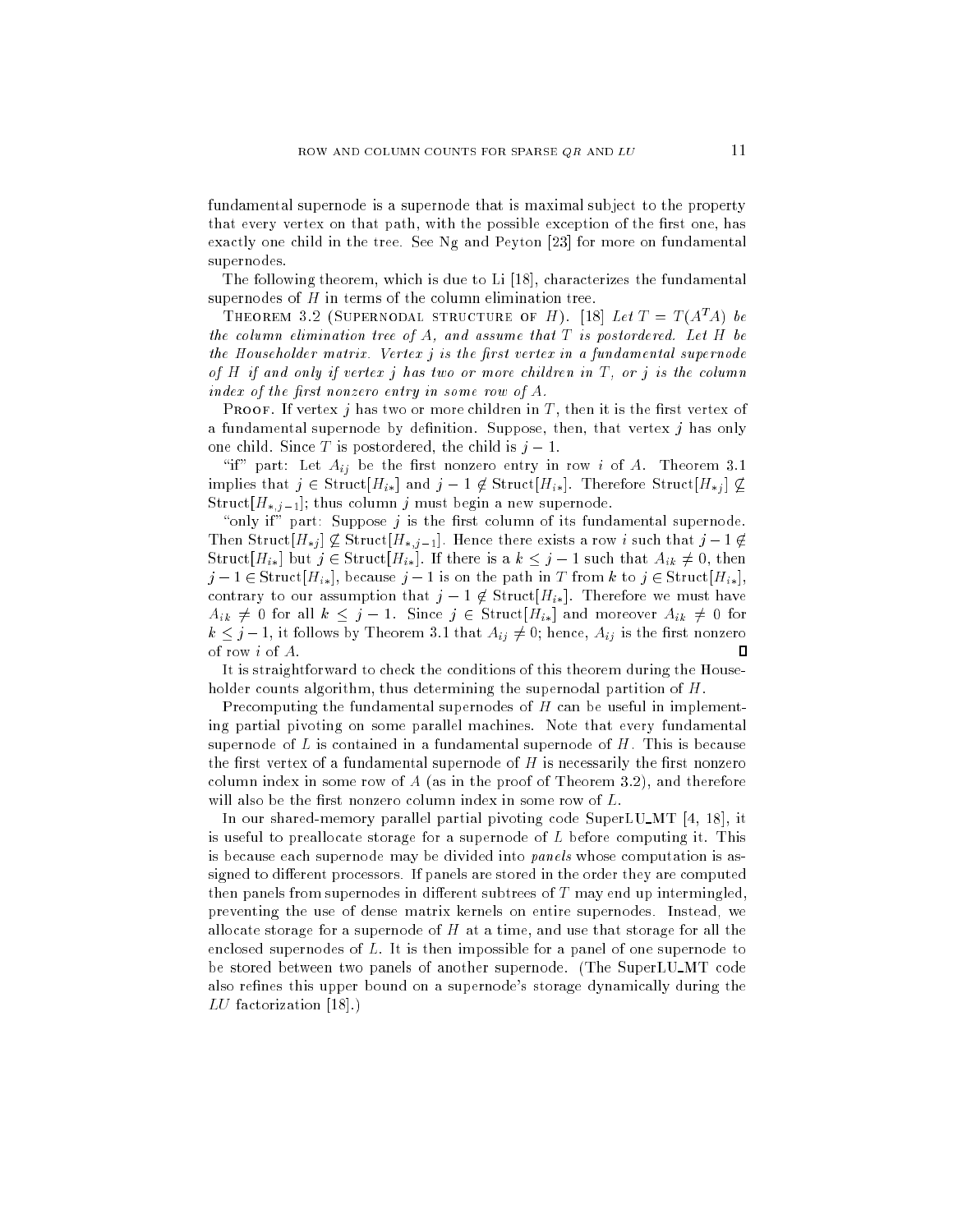# 3.4 Row and column counts of the upper triangular factor

We turn our attention to the upper triangular factor  $R$  in the  $QR$  factorization of A. This R is the transpose of the Cholesky factor of  $A<sup>T</sup>A$  [10]. Thus we could simply take  $B = A^T A$  in the Cholesky count algorithm (Section 3.1). The only difficulty is that  $A<sup>T</sup>A$  may have many more nonzeros than A, so the running time might be far from linear in  $|A|$ .

Therefore, instead of taking  $B = A<sup>T</sup>A$ , we choose a B that has at most |A| nonzeros but whose symbolic Cholesky factor has the same structure as the Cholesky factor of  $A<sup>T</sup>A$ . Specifically, for each row of A, we include in the graph of  $B$  a star, with edges from the first nonzero column in that row to all the others. Using a clique instead of a star for each row of A would yield the structure of  $A<sup>T</sup>A$ . However, the symbolic Cholesky factors of B and of  $A<sup>T</sup>A$  are the same, because elimination of the first vertex in a row star of  $B$  causes fill among all the other verti
es in that star. (A path, as we used in Se
tion 2, would not in general lead to the same symbolic Cholesky factor.)

Here are the details of the omputation. We assume that the olumn elimination tree  $T(B) = T(A^T A)$  has been formed by the algorithm in Section 2, and that its vertices have been postordered. We do not literally form  $B$ ; we just modify the Cholesky counts algorithm [16, Fig. 3] to extract the necessary information from A. In particular, that algorithm must identify in  $T(A^T A)$  the leaves of the row subtrees  $T_i(A^T A)$  and their least common ancestors.

Consider the row subtree  $T_j(A^T A)$ . Any leaf  $k \neq j$  of that subtree has  $k < j$ and is adjacent to j in  $G(A^T A)$ . Since  $G(A^T A)$  is the union of one clique for each row of A, there must be some row i of A in which both  $A_{ik}$  and  $A_{ij}$  are nonzero. In fact,  $A_{ik}$  is the *first* nonzero in row *i* of  $A$ ; otherwise, the first nonzero would be a proper descendant of k in  $T_j(A^T A)$  and k would not be a leaf of the subtree.

As above, write  $f_i$  as the column index of the first nonzero in row i of A. We conclude that every leaf of a row subtree is an  $f_i$ . (Not every  $f_i$  need be a leaf of a row subtree.) Consequently, for each row  $i$  of  $A$ , it suffices for the Cholesky ount algorithm to examine only the subset

$$
\{(f_i, j) \mid j \in \text{Struct}[A_{i*}] \text{ and } j > f_i\}
$$

of the edges of  $A<sup>T</sup>A$ —that is, the edges of B. There are fewer than |A| such edges, so the running time is  $O(|A|\alpha(|A|, n))$  as desired.

Figure 3.2 gives the detailed algorithm to find  $rc_R$  and  $cc_R$ , the row and column counts for  $R$ . The algorithm is column-oriented, and processes the first-vertex sets  $first[j] = \{i \mid f_i = j\}$  in postorder. (These correspond to the centers of the stars in  $B$ .) For each first-vertex set  $first[j]$ , the algorithm needs to examine the higher-numbered adjacent vertices in  $G(A<sup>T</sup>A)$ , that is,  $u \in \text{Struct}[A_{i*}]$  with  $u > f_i$ , for all i such that  $f_i = j$ . We therefore define the higher adjacency set  $\hat{h} \, adj \, f[j]$  for the first vertex set  $\hat{f} \, irst[j]$  as follows:

$$
hadj \text{ } \mathcal{J}[j] := \bigcup_{i \in \text{first}[j]} \{u \mid u \in \text{Struct}[A_{i*}], u > j\} .
$$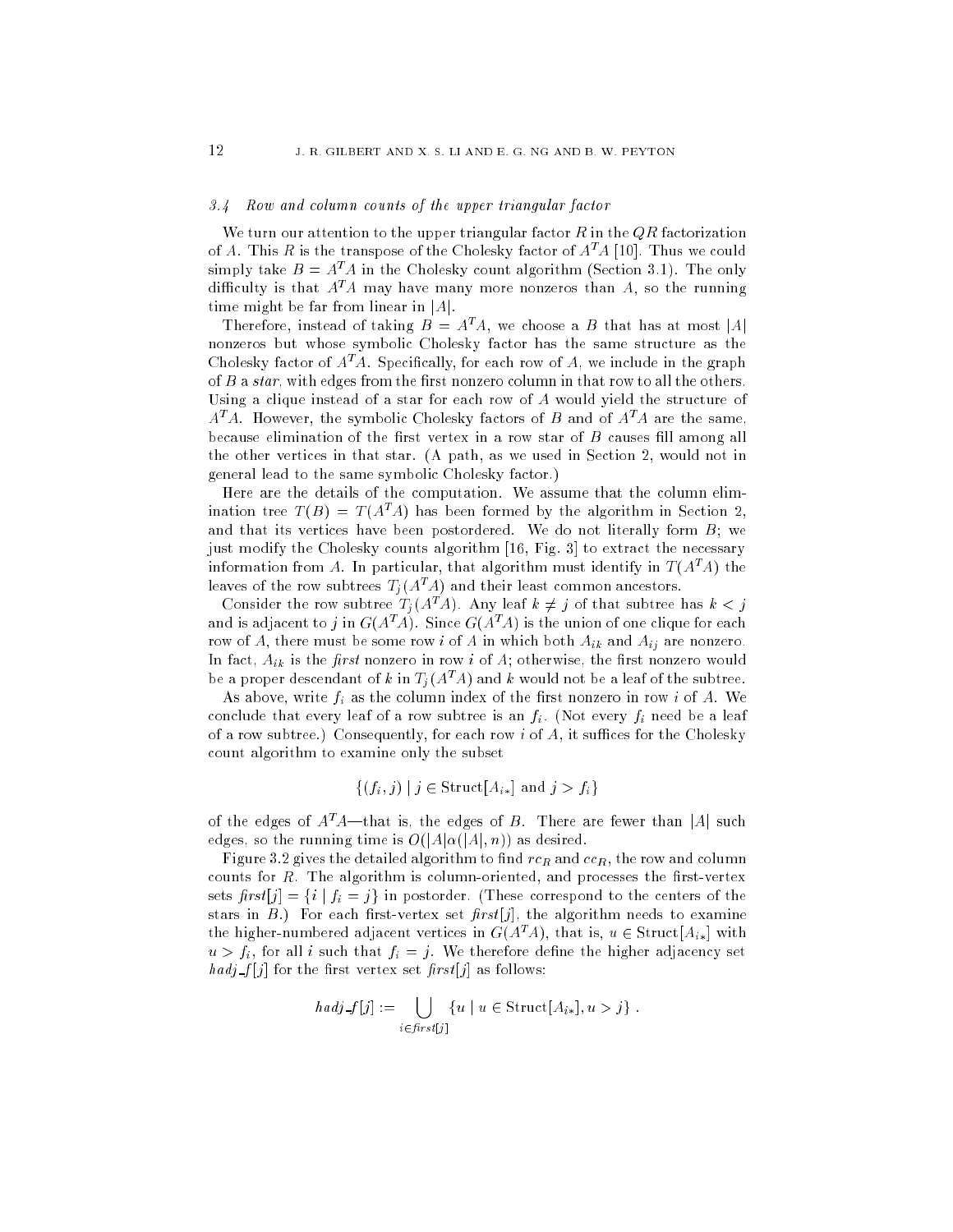This is the set of vertices in stars of B (or cliques of  $A<sup>T</sup>A$ ) whose center (or lowest-numbered vertex) is  $j$ .

The algorithm in Figure 3.2 in
ludes one further optimization, as used by Gilbert, Ng, and Peyton  $[16]$ . The one-line test

# if  $fst\_{desc}(j) > prev\_nbr(u)$  then

discards some edges that do not affect the result, leaving only a minimal graph called the skeleton graph  $[19]$ . The resulting algorithm examines only those edges  $(f_i, j)$  such that  $f_i$  is a leaf in the row subtree of j. If  $e^-$  is the number of edges in the skeleton graph (which is at most  $|A|$  and often much smaller), the overall time complexity is  $O(|A| + e^{-\alpha(e^{-}, n)})$ .

# 3.5 Combined algorithm

Since the algorithms for  $H$  (Figure 3.1) and  $R$  (Figure 3.2) both process  $Struct[A]$  columnwise, and they use several common data structures, it is straightforward to combine the two algorithms into a single-pass algorithm that computes the row and column counts for both  $H$  and  $R$ . The timings we report in the next se
tion are for this 
ombined algorithm.

Our implementation theoretically has time complexity  $O(|A|+e^- \log n)$  rather than  $O(|A| + e^- \alpha(e^-, n))$ , because we implement the disjoint set union algorithms without balancing. Gilbert,  $Ng$ , and Peyton [16] found this variant to be the fastest in practice for the Cholesky count algorithms, just as Liu [21] did for symmetric elimination tree algorithms.

### $\overline{4}$ Numerical results

In this section, we present the performance of the new algorithms on a variety of square and rectangular matrices, as described in Table 4.1. The square matrices are available from the Matrix Market<sup>2</sup> or the University of Florida.<sup>3</sup> The first three term-document matrices are available from the Cornell SMART system.4 Hongyuan Zha provided matrix Newsgroup; we removed its dense rows in our test. Yin Zhang provided the three matri
es from optimization. We performed our experiments on an IBM RS/6000-590 with a CPU clock rate of 66.5 MHz. We used the AIX xlc compiler with -03 optimization.

Table 4.2 reports results for the square matrices. We show the time to compute the column elimination tree and the  $QR$  counts using the algorithms in Sections 2 and 3. For comparison, we show the time to form Struct  $[A<sup>T</sup>A]$  explicitly, and to compute the elimination tree and Cholesky counts from that structure. We also show the time for  $LU$  factorization with partial pivoting as implemented in SuperLU  $[3]$ . The columns of A are preordered using minimum degree on Struct  $[A<sup>T</sup>A]$  before the factorization.

The algorithm from Section 2 to compute the column elimination tree  $T(A^T A)$ from Struct [A] is usually faster than the older algorithm to compute the tree

<sup>2</sup> http://math.nist.gov/MatrixMarket/

<sup>−</sup>nttp://www.cis.un.edu/∾davis/sparse/

<sup>4</sup> ftp.
s.
ornell.edu:pub/smart/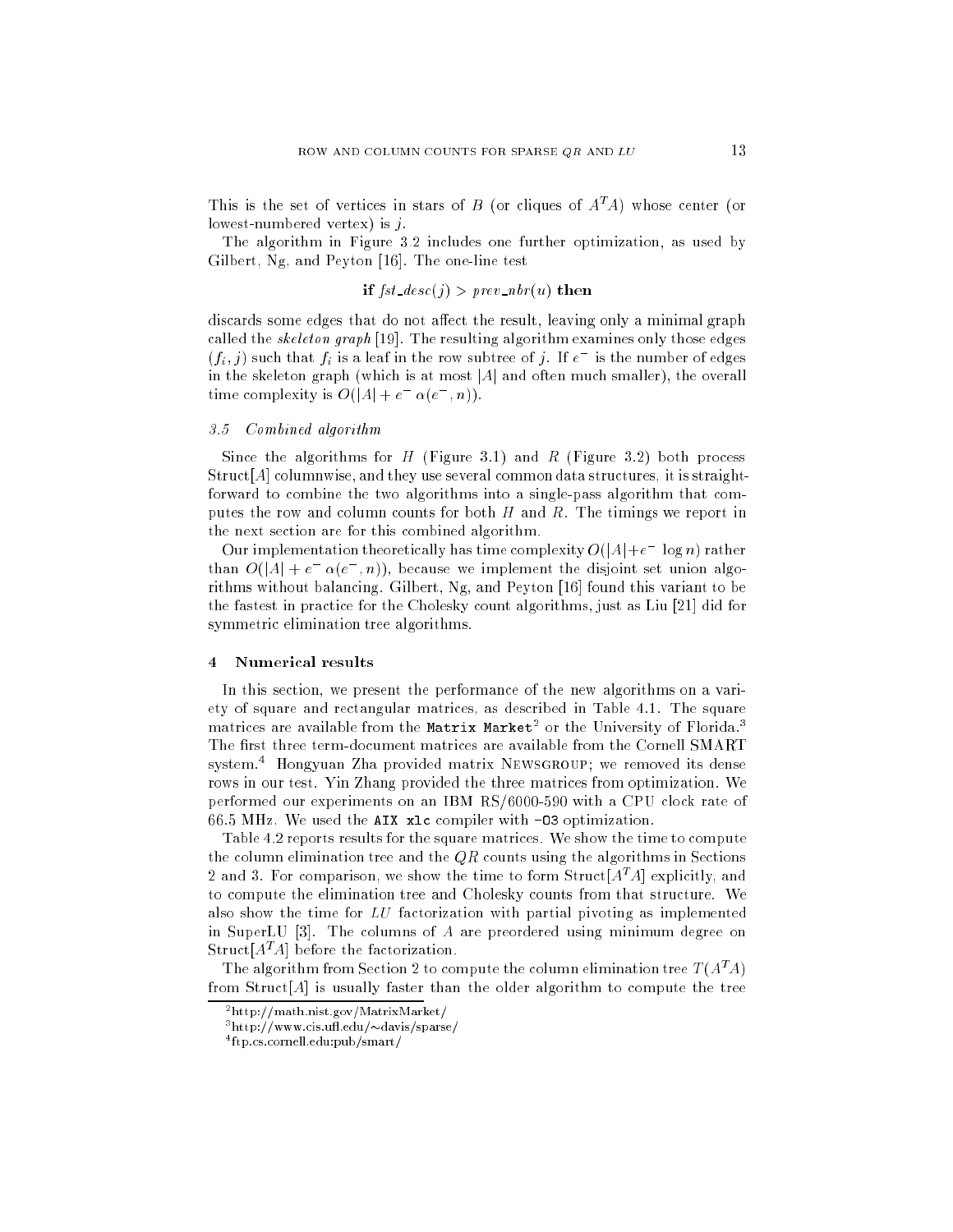given Struct $[A^T A]$ . When we include the time to form Struct $[A^T A]$  in the latter. we find that the newer algorithm (computing  $T(A^T A)$  directly from Struct[A]) is much faster than the older one (computing  $T(A^T A)$  from Struct[A] by way of Struct[ $A<sup>T</sup>A$ ]); the speedups range from 1.1 to 266 fold, with an average of 34. This shows that forming and manipulating  $Struct[A<sup>T</sup>A]$  is often very expensive ompared to the alternatives.

The runtime of the  $QR$  count algorithm is comparable to that of the column elimination tree algorithm, as we might expe
t sin
e both are dominated by disjoint set union operations. In any setting where the 
olumn elimination tree is desired, 
omputing row and 
olumn 
ounts adds little extra time.

The last two columns of the table show that the row and column count algorithm is mu
h faster than the numeri
al LU fa
torization algorithm. For the largest matrices, the QR count algorithm takes less than  $1\%$  of the LU factorization time. This demonstrates that if static data structures are desirable in  $LU$ factorization (e.g., on shared-memory parallel machines), the storage allocation phase based on the  $QR$  counts is very fast.

Table 4.3 reports runtimes for the rectangular matrices. Again, the new column elimination tree algorithm is much faster than the one that forms  $A^T A$ , with speedups ranging from 3 to 87 fold, and the  $QR$  row and column count algorithm is 
omparable in 
ost to the 
olumn elimination tree algorithm.

# 5 Con
lusion

In this paper we have presented new fast algorithms to 
ompute parameters of the nonzero structure of the  $QR$  factorization of a sparse matrix, including the row and column counts of the Householder matrix and the row and column counts of the upper triangular factor. The new algorithms are modifications of an earlier algorithm for computing row and column counts of a Cholesky factor [16]. Our new algorithms require a fast method to compute the column elimination tree without forming  $A<sup>T</sup>A$ ; we give the first detailed description of su
h a method.

All these algorithms run in time almost linear in  $|A|$  rather than in time almost linear in  $|A^T A|$ . Numerical experiments confirm that the new algorithms are efficient and practical.

# REFERENCES

- 1. C. C. Ash
raft, R. G. Grimes, J. G. Lewis, B. W. Peyton, and H. D. Simon. Progress in sparse matrix methods for large linear systems on vector supercomputers. International Journal of Supercomputer Applications,  $1(4):10-30, 1987.$
- 2. T. F. Coleman, A. Edenbrandt, and J. R. Gilbert. *Predicting fill for sparse* orthogonal factorization. J.  $ACM$ ,  $33:517-532$ ,  $1986$ .
- 3. J. W. Demmel, S. C. Eisenstat, J. R. Gilbert, X. S. Li, and J. W. H. Liu. A supernodal approach to sparse partial pivoting. SIAM J. Matrix Anal. Appl.,  $20(3):720-755, 1999.$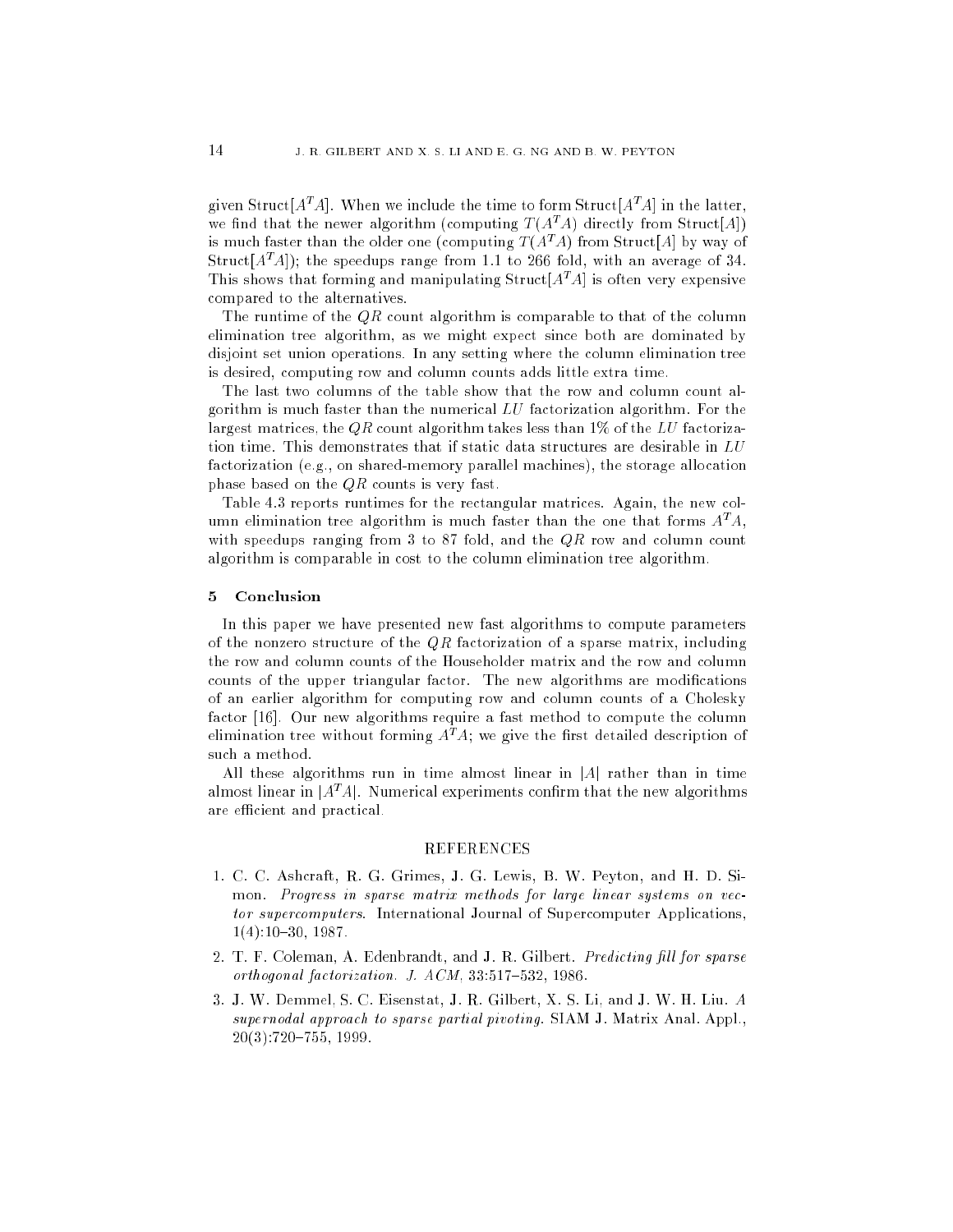- 4. J. W. Demmel, J. R. Gilbert, and X. S. Li. An asynchronous parallel supernodal algorithm for sparse Gaussian elimination. SIAM J. Matrix Anal. Appl.,  $20(4):915{-}952, 1999$ .
- 5. I. S. Duff. Algorithm 575. Permutations for a zero-free diagonal. ACM Trans. Math. Software, 7:387-390, 1981.
- 6. I. S. Duff. On algorithms for obtaining a maximum transversal. ACM Trans. Math. Software, 7:315-330, 1981.
- 7. I. S. Duff, A. M. Erisman, and J. K. Reid. Direct Methods for Sparse Matri
es. Oxford University Press, Oxford, England, 1987.
- 8. I. S. Duff and T. Wiberg. Implementations of  $O(n^{1/2}\tau)$  assignment algorithms.  $ACM$  Trans. Math. Software, pages 267-287, 1988.
- 9. A. George, J. R. Gilbert, and J. W. H. Liu. Graph Theory and Sparse Matrix Computation. Springer-Verlag, 1993.
- 10. A. George and M. T. Heath. Solution of sparse linear least squares problems using Givens rotations. Linear Algebra Appl., 34:69-83, 1980.
- 11. A. George and J. W. H. Liu. Computer Solution of Large Sparse Positive Definite Systems. Prentice-Hall Inc., Englewood Cliffs, New Jersey, 1981.
- 12. A. George, J. W. H. Liu, and E. G. Ng. A data structure for sparse QR and LU factors. SIAM J. Sci. Statist. Comput., 9:100-121, 1988.
- 13. A. George and E. G. Ng. Symbolic factorization for sparse Gaussian elimination with partial pivoting. SIAM J. Sci. Statist. Comput., 8:877-898, 1987.
- 14. J. R. Gilbert, C. Moler, and R. Schreiber. Sparse matrices in Matlab: Design and implementation. SIAM J. Matrix Anal. Appl., 13:333-356, 1992.
- 15. J. R. Gilbert and E. G. Ng. Predicting structure in nonsymmetric sparse  $matrix factorizations$ . In George et al. [9].
- 16. J. R. Gilbert, E. G. Ng, and B. W. Peyton. An efficient algorithm to compute row and column counts for sparse Cholesky factorization. SIAM J. Matrix Anal. Appl., 15:1075-1091, 1994.
- 17. D. Hare, C. Johnson, D. Olesky, and P. van den Driess
he. Sparsity analysis of the  $QR$  factorization. SIAM J. Matrix Anal. Appl.,  $14:665-669$ ,  $1993$ .
- 18. X. S. Li. Sparse Gaussian elimination on high performance computers. Technical Report UCB//CSD-96-919, Computer Science Division, U.C. Berkeley, September 1996. Ph.D. dissertation.
- 19. J. W. Liu. A compact row storage scheme for Cholesky factors using elimination trees. ACM Trans. Math. Software,  $12:127{-}148$ , 1986.
- 20. J. W. H. Liu. The role of elimination trees in sparse factorization. Technical Report CS-87-12, Dept. of Computer S
ien
e, York University, 1987. This is a longer version of Liu  $[21]$ .
- 21. J. W. H. Liu. The role of elimination trees in sparse factorization. SIAM J. Matrix Anal. Appl., 11:134-172, 1990.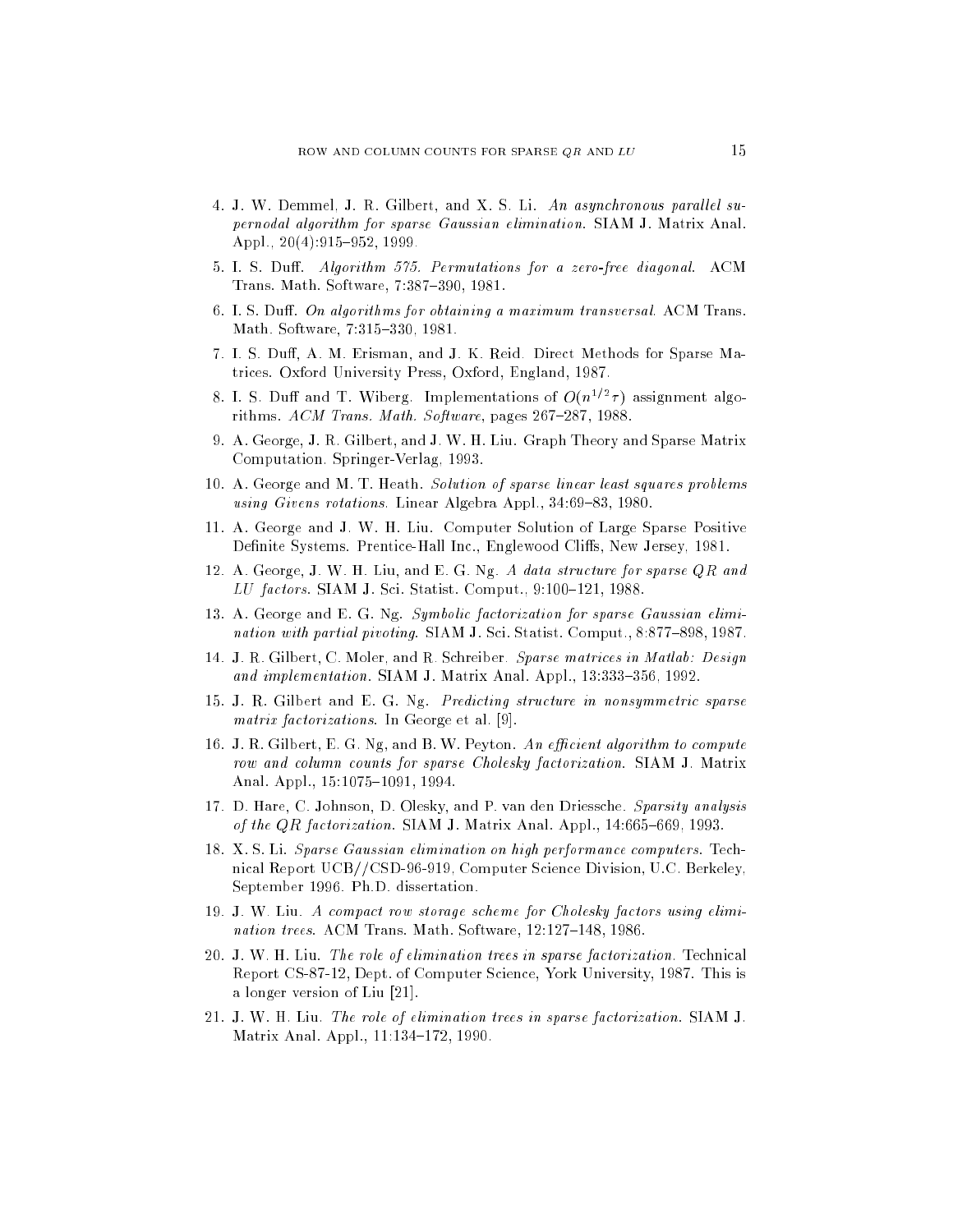- 22. J. W. H. Liu, E. G. Ng, and B. W. Peyton. On finding supernodes for sparse matrix computations. SIAM J. Matrix Anal. Appl., 14:242-252, 1993.
- 23. E. G. Ng and B. W. Peyton. Block sparse Cholesky algorithms on advanced uniprocessor computers. SIAM J. Sci. Comput., 14:1034-1056, 1993.
- 24. E. G. Ng and B. W. Peyton. Some results on stru
ture predi
tion in sparse  $QR$  factorization. SIAM J. Matrix Anal. Appl., 17:443-459, 1996.
- 25. A. Pothen and C. J. Fan. Computing the blo
k triangular form of a sparse matrix. ACM Trans. Math. Software,  $16:303-324$ , 1990.
- 26. R. S
hreiber. A new implementation of sparse Gaussian elimination. ACM Trans. Math. Software, 8:256-276, 1982.
- 27. R. E. Tarjan. Efficiency of a good but not linear set union algorithm. J.  $ACM$ , 22:215-225, 1975.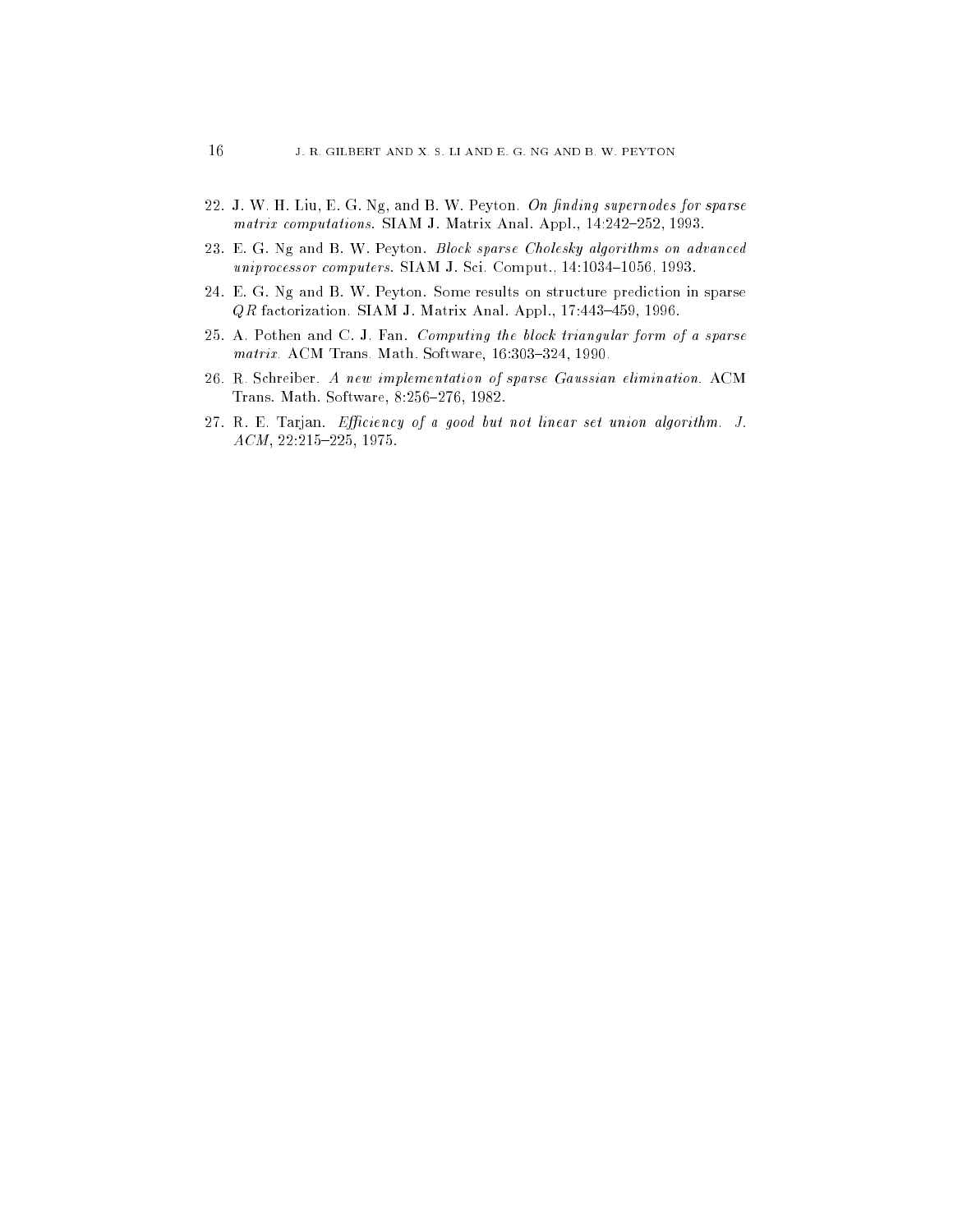```
Sort the columns of A by a postorder of T(A^*A):
Compute level(j), the distance from j to the root of j's subtree, for 1 \le j \le n;
Compute f_i, the column index of the first nonzero in row A_{i*}, for 1 \leq i \leq m;
Compute \text{hadj } f[j], for 1 \leq j \leq n;
prev\_f(j) \leftarrow 0, \text{ for } 1 \leq j \leq n;prev\_nbr(j) \leftarrow 0, \text{ for } 1 \leq j \leq n;cc_R(j) \leftarrow 1, for 1 \leq j \leq n;
w(j) \leftarrow 0, for all nonleaves j in T (A^T A);w(j) \leftarrow 1, for all leaves j in T (A^T A);for column j \leftarrow 1 to n do
    if j is not the root of a subtree then
          w(parent(j)) \leftarrow w(parent(j)) - 1;end if
     for u \in hadj\ f[j] do
          if fst\_desc(j) > prev\_nbr(u) then
               /* j is a leaf of the row subtree of u */
               w(j) \leftarrow w(j) + 1;p\mathit{\_}leaf \leftarrow prev\mathit{\_}f (u);if p\_{\text{leaf}} = 0 then
                     cc_R(u) \leftarrow cc_R(u) + level(j) - level(u);else
                    q \leftarrow \text{FIND}(p\_leaf);cc_R(u) \leftarrow cc_R(u) + level(j) - level(q);w(q) \leftarrow w(q) - 1;end if
               prev f(u) \leftarrow j;end if
          prev\_nbr(u) \leftarrow j;end for
     UNION(j, parent(j);end for
rc_R(j) \leftarrow w(j), for 1 \leq j \leq n;
for j \leftarrow 1 to n - 1 do
    if j is not the root of a subtree then
          rc_R(parent(j)) \leftarrow rc_R(parent(j)) + rc_R(j);end if
end for
```
Figure 3.2: The column-oriented algorithm to compute row and column counts of the upper triangular matrix in orthogonal fa
torization.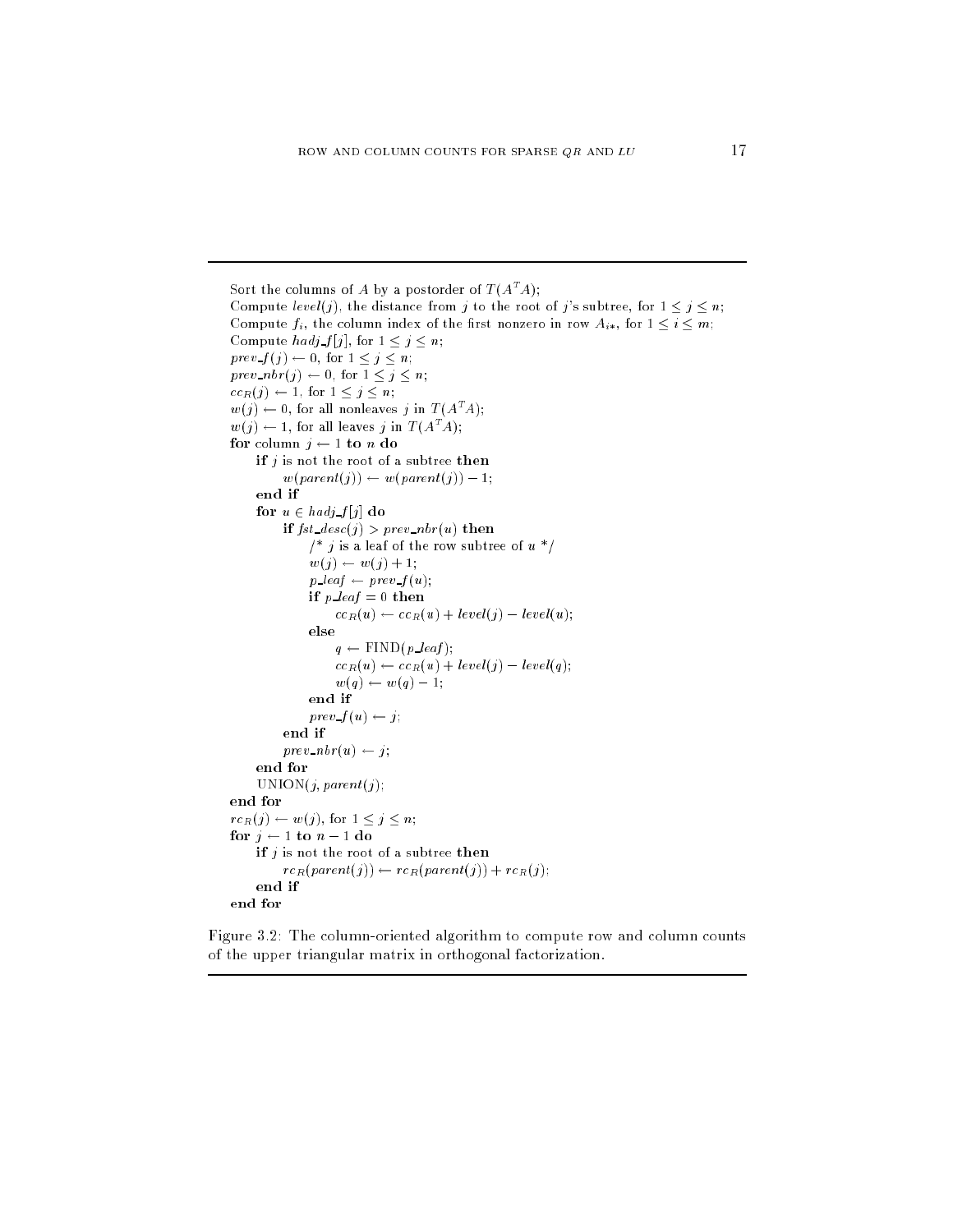Table 4.1: Test matri
es.

| <b>Square Matrices</b>               |                  |                  |                      |             |                          |  |  |
|--------------------------------------|------------------|------------------|----------------------|-------------|--------------------------|--|--|
| Matrix                               | $\boldsymbol{n}$ | А                | A <br>$\sqrt{n}$     | $A^T A$     | Discipline               |  |  |
| <b>MEMPLUS</b>                       | 17,758           | 99,147           | $5.6$                | 2,552,314   | circuit simulation       |  |  |
| GEMAT <sub>11</sub>                  | 4,929            | 33,185           | 6.7                  | 78,676      | electrical power         |  |  |
| R <sub>DIST</sub> 1                  | 4,134            | 9,408            | 2.3                  | 487,160     | chemical engineering     |  |  |
| ORANI678                             | 2,529            | 90,158           | 35.6                 | 1,858,894   | economics                |  |  |
| $M$ CFE                              | 765              | 24,382           | 31.8                 | 144,976     | astrophysics             |  |  |
| LNSP3937                             | 3,937            | 25,407           | $6.5\,$              | 97,736      | fluid flow               |  |  |
| $L_{NS}$ 3937                        | 3,937            | 25,407           | $6.5\,$              | 97,736      | fluid flow               |  |  |
| SHERMAN <sup>5</sup>                 | 3,312            | 20,793           | 6.3                  | 86,454      | oil reservoir modeling   |  |  |
| JPWH991                              | 991              | 6,027            | 6.1                  | 24,150      | circuit physics          |  |  |
| SHERMAN3                             | 5,005            | 20,033           | 4.0                  | 54,904      | oil reservoir modeling   |  |  |
| ORSREG1                              | 2,205            | 14,133           | 6.4                  | 43,994      | oil reservoir simulation |  |  |
| SAYLR4                               | 3,564            | 22,316           | 6.3                  | 70,456      | oil reservoir modeling   |  |  |
| S <sub>HYY161</sub>                  | 76,480           | 329,762          | 4.3                  | 808,656     | fluid flow               |  |  |
| GOODWIN                              | 7,320            | 324,772          | 44.4                 | 1,768,680   | fluid mechanics          |  |  |
| $V$ ENKAT $01$                       | 62,424           | 1,717,792        | 27.5                 | 4,557,544   | flow simulation          |  |  |
| <b>INACCURA</b>                      | 16,146           | 1,015,156        | 62.9                 | 3,372,106   | <b>CFD</b>               |  |  |
| AF23560                              | 23,560           | 460,598          | 19.6                 | 2,414,716   | airfoil simulation       |  |  |
| RAEFSKY3                             | 21,200           | 1,488,768        | $70.2\,$             | 4,032,176   | fluid turbulence         |  |  |
| Ex11                                 | 16,614           | 1,096,948        | $66.0\,$             | 4,501,260   | fluid flow               |  |  |
| WANG3                                | 26,064           | 177,168          | $6.8$                | 588,958     | device simulation        |  |  |
| RAEFSKY4                             | 19,779           | 1,316,789        | 66.6                 | 5,281,844   | buckling problem         |  |  |
| Av41092                              | 41,092           | 1,683,902        | $41.0\,$             | 26,961,314  | 2D PDE                   |  |  |
|                                      |                  |                  | Rectangular Matrices |             |                          |  |  |
| Matrix                               | $\boldsymbol{m}$ | $\boldsymbol{n}$ | $\boldsymbol{A}$     | $A^T A$     | Discipline               |  |  |
| $\overline{\text{Cra}}$ <sub>N</sub> | 2,331            | 1,625            | 74,902               | 2,327,086   | term-document            |  |  |
| <b>MED</b>                           | 5,504            | 1,063            | 51,389               | 765,978     | term-document            |  |  |
| <b>NPL</b>                           | 11,529           | 4,322            | 225,634              | 1,548,536   | term-document            |  |  |
| <b>NEWSGROUP</b>                     | 104,260          | 19,709           | 1,573,790            | 167,754,124 | term-document            |  |  |
| DFD001                               | 12,230           | 6,071            | 35,632               | 76,196      | optimization             |  |  |
| STOCFOR3                             | 23,541           | 16,675           | 72,721               | 206,720     | optimization             |  |  |
| $OSA-60$                             | 243,209          | 10,243           | 849,356              | 510,138     | optimization             |  |  |